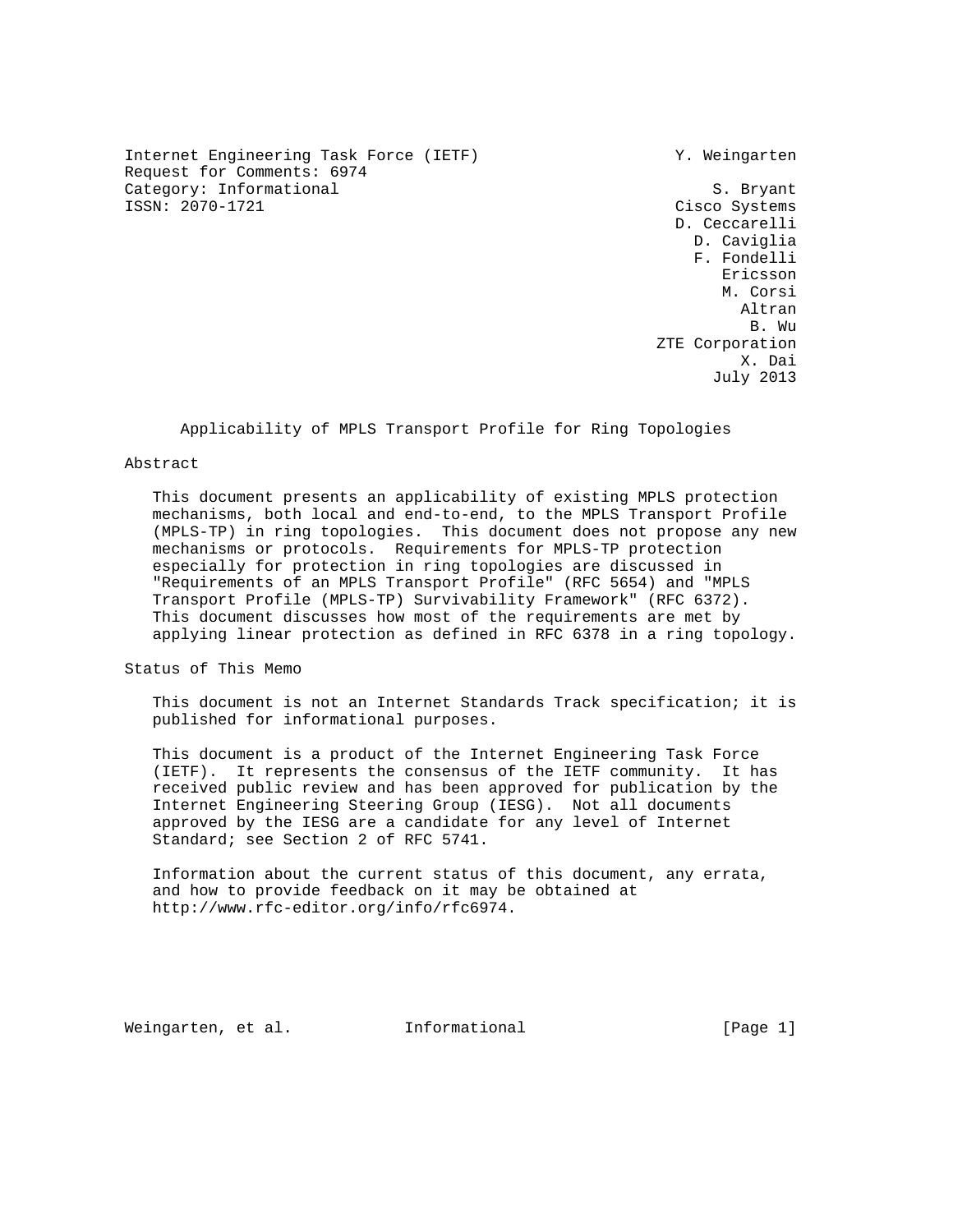# Copyright Notice

 Copyright (c) 2013 IETF Trust and the persons identified as the document authors. All rights reserved.

 This document is subject to BCP 78 and the IETF Trust's Legal Provisions Relating to IETF Documents

 (http://trustee.ietf.org/license-info) in effect on the date of publication of this document. Please review these documents carefully, as they describe your rights and restrictions with respect to this document. Code Components extracted from this document must include Simplified BSD License text as described in Section 4.e of the Trust Legal Provisions and are provided without warranty as described in the Simplified BSD License.

Table of Contents

| 1.1.                                                       |  | $\overline{3}$ |
|------------------------------------------------------------|--|----------------|
| 1.2. Scope of the Document 4                               |  |                |
| Terminology and Notation<br>1.3.                           |  | 5              |
| 2. Point-to-Point (P2P) Ring Protection                    |  | 6              |
|                                                            |  |                |
|                                                            |  |                |
| 2.3. SPME for P2P Protection of a Ring Topology 10         |  |                |
| 2.3.1. Path SPME for Steering 11                           |  |                |
| 2.3.2. Wrapping Link Protection with Segment-Based SPME 12 |  |                |
| 2.3.3. Wrapping Node Protection 13                         |  |                |
| 2.3.4. Wrapping for Link and Node Protection 14            |  |                |
| 2.4. Analysis of P2P Protection 15                         |  |                |
| 2.4.1. Recommendations for Protection of P2P Paths         |  |                |
| Traversing a Ring $\ldots$ 16                              |  |                |
| 3. Point-to-Multipoint Protection 17                       |  |                |
| 3.1. Wrapping for P2MP LSPs 17                             |  |                |
| 3.1.1. Comparison of Wrapping and ROM-Wrapping 19          |  |                |
| 3.1.2. Multiple Failures Comparison 20                     |  |                |
| 3.2. Steering for P2MP Paths 21                            |  |                |
|                                                            |  |                |
| 3.2.2. Walk-Through Using Context Labels 23                |  |                |
| 4.                                                         |  |                |
| Conclusions and Recommendations 26<br>5.                   |  |                |
|                                                            |  |                |
| Security Considerations 27<br>б.                           |  |                |
| 7 <sub>1</sub>                                             |  |                |
| 7.1. Normative References 27                               |  |                |
| 7.2. Informative References 27                             |  |                |
| Appendix A. Acknowledgements 29                            |  |                |
|                                                            |  |                |

Weingarten, et al. 1nformational 1999 [Page 2]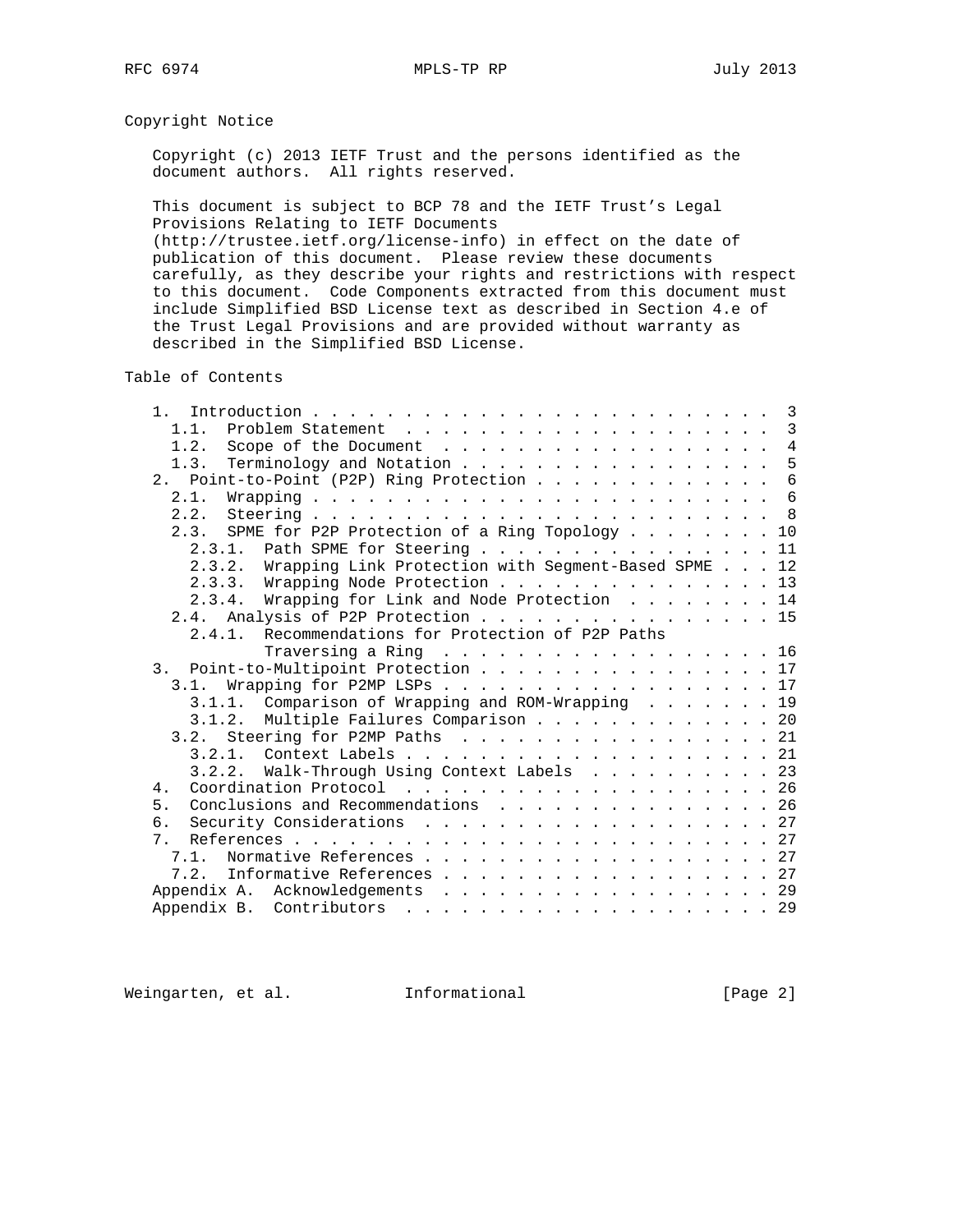1. Introduction

 The MPLS Transport Profile (MPLS-TP) has been standardized as part of a joint effort between the Internet Engineering Task Force (IETF) and the International Telecommunications Union Telecommunications Standardization Sector (ITU-T). These specifications are based on the requirements that were generated from this joint effort.

 The MPLS-TP requirement document [RFC5654] includes a requirement to support a network that may include subnetworks that constitute an MPLS-TP ring as defined in the document. However, the document does not identify any protection requirements specific to a ring topology. The requirements state that specific protection mechanisms applying to ring topologies may be developed if these allow the network to minimize:

- o the number of OAM entities needed to trigger the protection
- o the number of elements of recovery needed
- o the number of labels required
- o the number of control- and management-plane transactions during a maintenance operation
- o the impact of signaling and routing information exchanged during protection, in the presence of a control plane

 This document describes how applying a set of basic MPLS-TP linear protection mechanisms defined in [RFC6378] can be used to provide protection of the data flows that traverse an MPLS-TP ring. These mechanisms provide data flow protection due to any switching trigger within a reasonable time frame and optimize the criteria set out in [RFC5654], as summarized above. This document does not define any new protocol mechanisms or procedures.

 A related topic in [RFC5654] addresses the required support for interconnected rings. This topic involves various scenarios that require further study and will be addressed in a separate document, based on the principles outlined in this document.

# 1.1. Problem Statement

 Ring topologies, as defined in [RFC5654], are used in transport networks. When designing a protection mechanism for a single ring topology, there is a need to address both of the following cases.

Weingarten, et al. Informational [Page 3]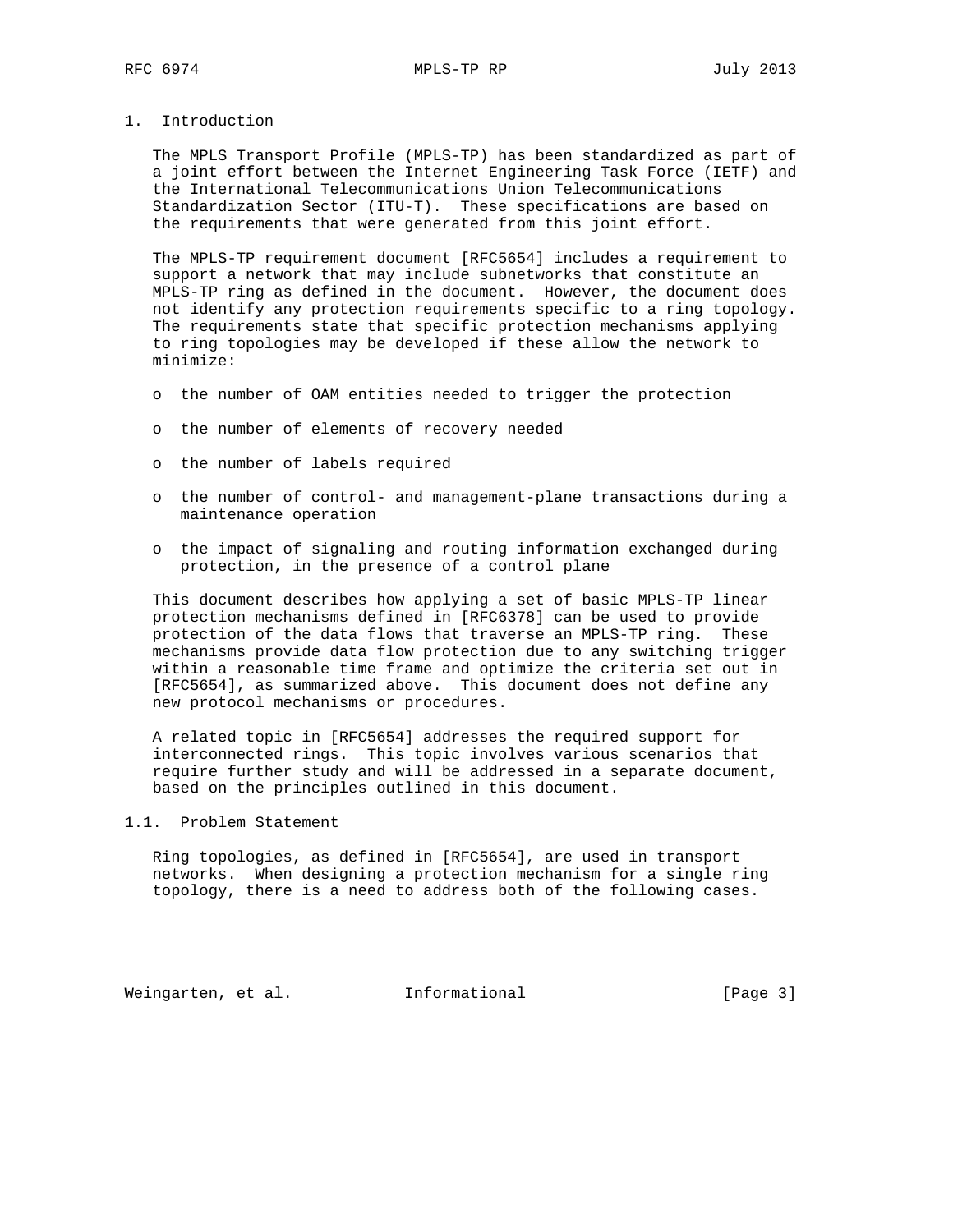- 1. A point-to-point transport path that originates at a ring node or enters an MPLS-TP-capable ring at a single ingress node, and exits the ring at a single egress node, and possibly continues beyond the ring.
- 2. Where the ring is being used as a branching point for a point-to multipoint transport path, i.e., the transport path originates at or enters the MPLS-TP-capable ring at the ingress node and exits through a number of egress nodes, possibly continuing beyond the ring.

 In either of these two situations, there is a need to address the following different cases.

- 1. One of the ring links causes a fault condition. This could be either a unidirectional or bidirectional fault, and it should be detected by the neighboring nodes.
- 2. One of the ring nodes causes a fault condition. This condition is invariably a bidirectional fault (although in rare cases of misconfiguration, this could be detected as a unidirectional fault), and it should be detected by the two neighboring ring nodes.
- 3. An operator command is issued to a specific ring node; it either changes the operational state of a node or a link or explicitly triggers a protection action. An operator command changes the operational state of a node or a link, or specifically triggers a protection action is issued to a specific ring node. A description of the different operator commands is found in Section 4.13 of [RFC4427]. Examples of these commands include Manual Switch, Forced Switch, and Clear operations.

 The protection domain addressed in this document is limited to the traffic that traverses on the ring. Protection triggers on the transport path prior to the ingress node of the ring or beyond the egress nodes may be protected by some other mechanism.

1.2. Scope of the Document

 This document addresses the requirements that appear in Section 2.5.6.1 of [RFC5654] on ring protection, based on the application of the linear protection as defined in [RFC6378]. Requirement R93 regarding the support of interconnected rings and protection of faults in the interconnection nodes and links is for further study.

Weingarten, et al. Informational [Page 4]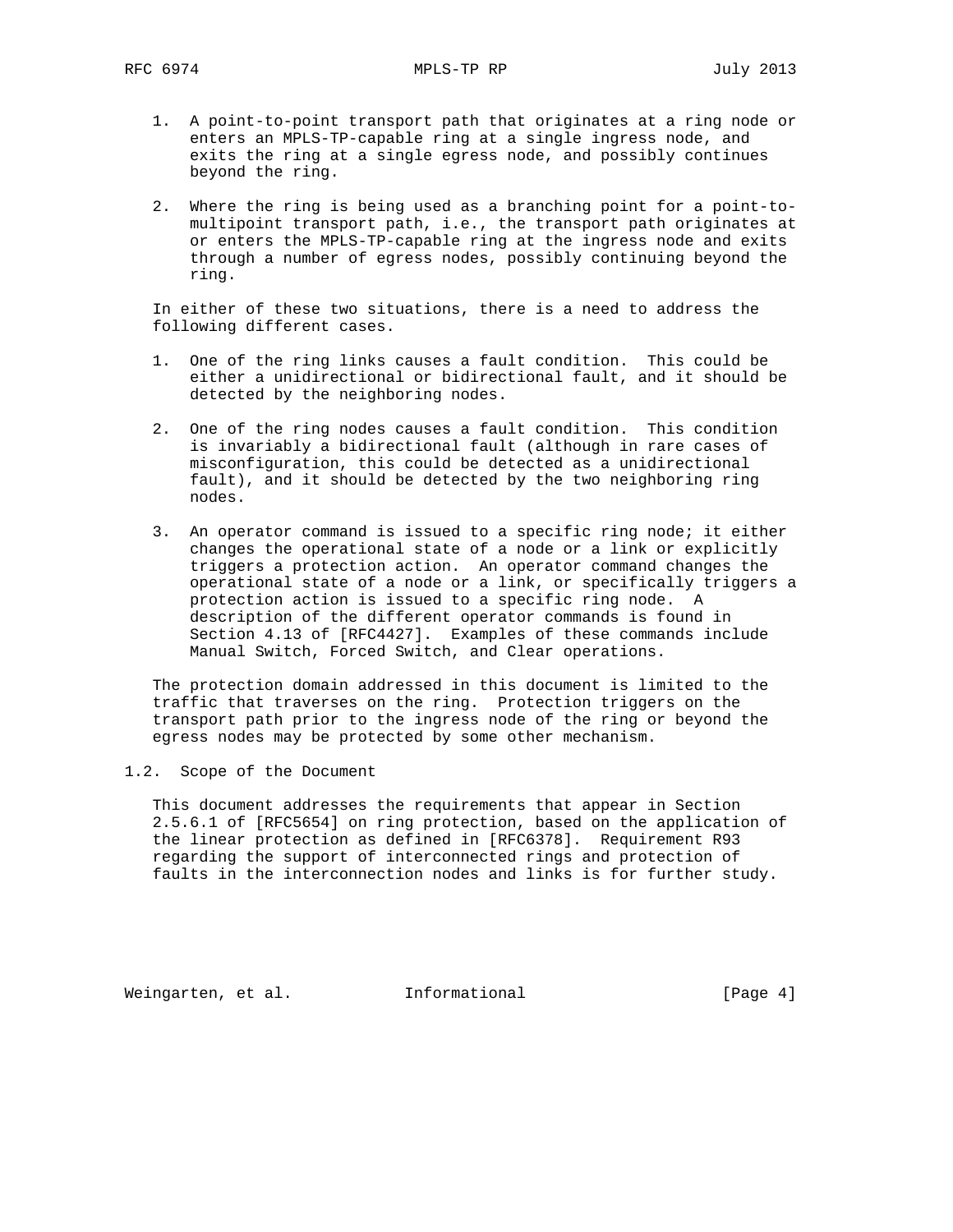In addition, requirement R105 requiring the support of lockout of specific nodes or spans is only supported to the degree that it is supported by the linear protection mechanism.

1.3. Terminology and Notation

 The terminology used in this document is based on the terminology defined in the MPLS-TP framework documents:

- o MPLS-TP framework [RFC5921]
- o MPLS-TP OAM framework [RFC6371]
- o MPLS-TP survivability framework [RFC6372]

 The MPLS-TP framework document [RFC5921] defines a Sub-Path Maintenance Entity (SPME) construct that can be defined between any two Label Switching Routers (LSRs) of an MPLS-TP Label Switched Path (LSP). This SPME may be configured as a co-routed bidirectional path. The SPME is defined to allow management and monitoring of any segment of a transport path. This concept will be used extensively throughout the document to support protection of the traffic that traverses an MPLS-TP ring.

 In addition, we describe the use of the label stack in connection with the redirecting of data packets by the protection mechanism. The following syntax will be used to describe the contents of the label stack:

- 1. The label stack will be enclosed in square brackets ("[]").
- 2. Each level in the stack will be separated by the '|' character. It should be noted that the label stack may contain additional levels; however, we only present the levels that are germane to the protection mechanism.
- 3. When applicable, the S bit (signifying that a given label is the bottom of the label stack) will be denoted by the string '+S' within the label. If a label is not shown with '+S' , that label may or may not be the bottom label in the stack. '+S' is only shown when it is important to illustrate that a given label is definitely the last one in the label stack.

Weingarten, et al. 1nformational 1999 [Page 5]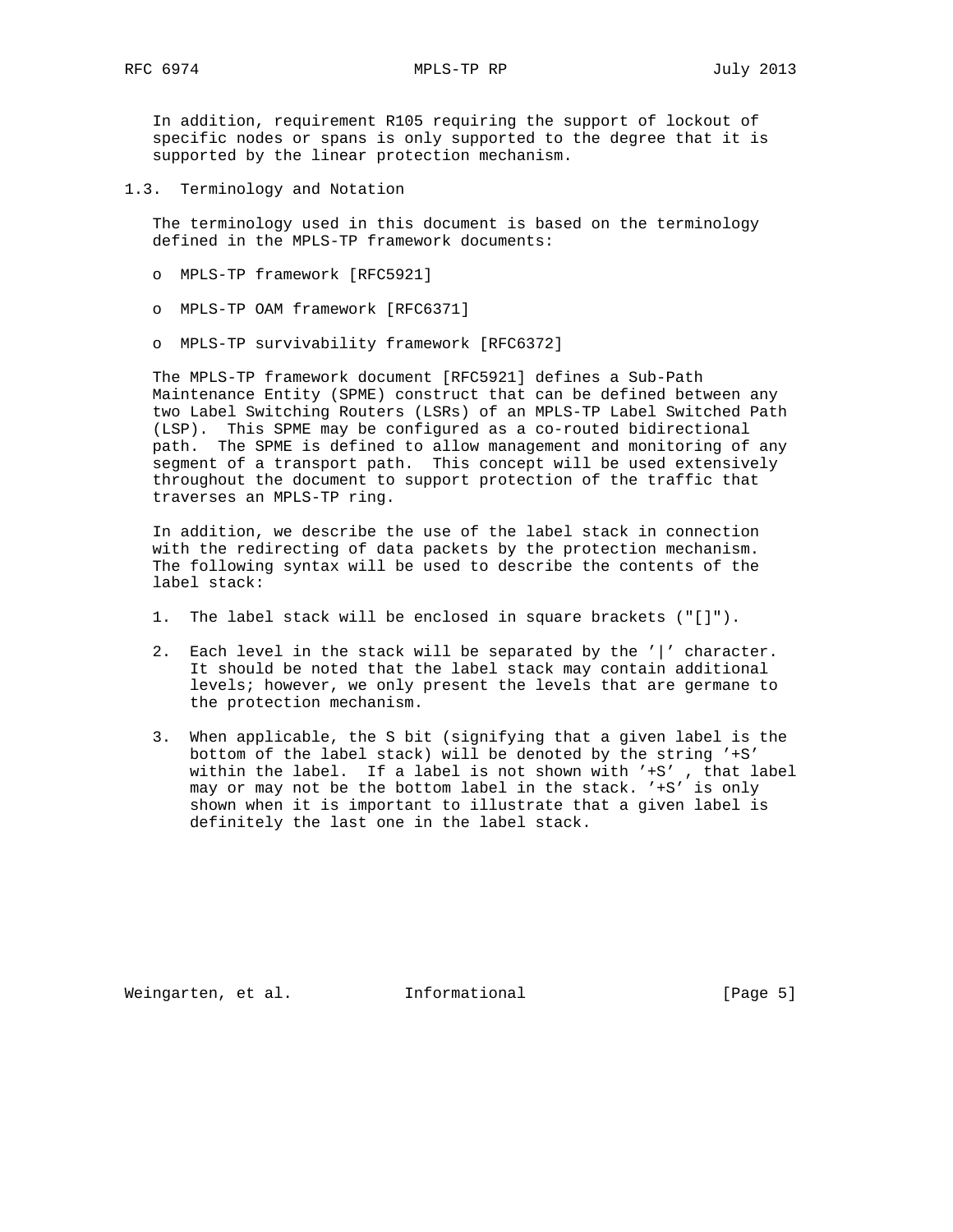- 4. The label of the LSP at the ingress node of the ring will be denoted by the string "LI", and the label of the LSP that is expected at the egress point from the ring will be denoted by the string "LE". "LSE" will denote the label expected at the exit LSR of a SPME (if it is different from the egress point from the ring, for example, as described in Section 2.3).
- 5. The label Pxi(y) in the stack denotes the label that LSR-x would use to transport the packet to LSR-y over the SPME whose index is i.

For example:

- o The label stack [LI] denotes the label stack received at the ingress node of the ring. There may be additional labels after LI, e.g., a PW label; however, this is irrelevant to the discussion of the protection scenario.
- o [PB1(G) | LE] denotes a stack whose top label is the SPME-1 label for LSR-B to transmit the data packet to LSR-G, and the second label is the label that would be used by the egress LSR to continue to transmit the packet on the original LSP.
- o If "LE" were the bottom label in the stack, then the label stack would be shown as  $[PB1(G) | LE+S]$ .
- 2. Point-to-Point (P2P) Ring Protection

 There are two protection architecture mechanisms -- "Wrapping" and "Steering" -- that have historically been applied to ring topologies, based on Synchronous Digital Hierarchy (SDH) specifications [G.841], and have been proposed in various forums to perform recovery of a topological ring network. The following subsections examine these two mechanisms, as applied to an MPLS transport network.

# 2.1. Wrapping

 Wrapping is defined as a local protection architecture. This mechanism is local to the nodes that are neighbors to the detected fault. When a fault is detected (either a link or node failure), the neighboring node can identify that the fault would prevent forwarding of the data along the data path. Therefore, in order to continue to transmit the data along the path, there is a need to "wrap" all data traffic around the ring, on an alternate data path, until the arrives at the node that is on the opposite side of the fault. When this far-side node also detects that there is a fault condition on the working path, it can identify that the data traffic that is arriving on the alternate (protecting) data path is intended for the "broken"

Weingarten, et al. 1nformational (Page 6)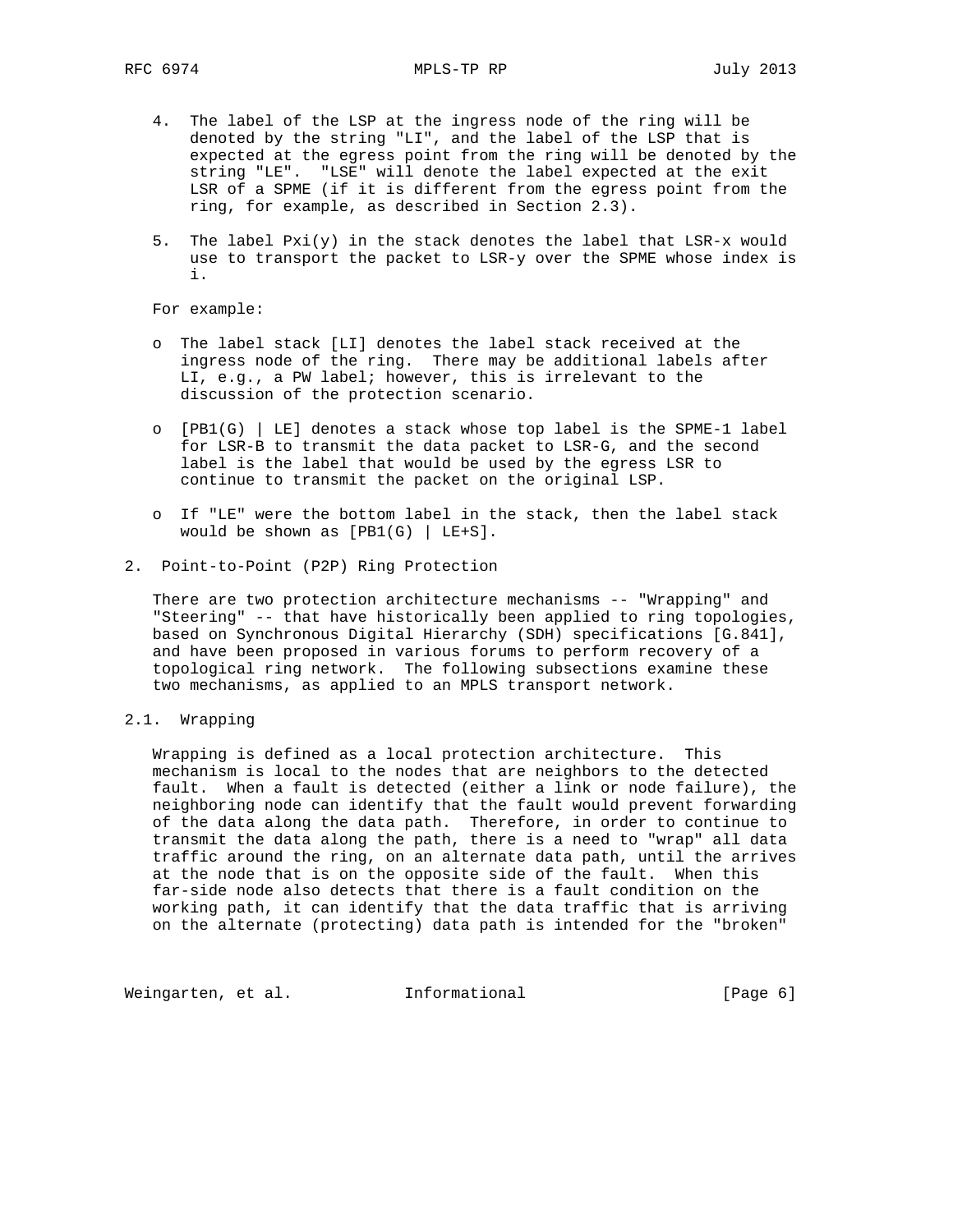data path. Therefore, again making a local decision, the far-side node can wrap the data back onto the normal working path until the egress from the ring segment.

 Wrapping behavior is similar to MPLS-TE Fast Reroute, as defined in [RFC4090], which uses either bypass or detour tunnels. Applying Fast Reroute to MPLS, it is possible to wrap all LSPs using a bypass tunnel and a single label, or to wrap the traffic of each LSP around the failed links via a detour tunnel using a different label for each LSP.

|     | ########                               | ########              |     |
|-----|----------------------------------------|-----------------------|-----|
|     | ======>/LSR\********/LSR\***XX***/LSR\ |                       |     |
|     | _B_/@@@@@@@@\ A /                      |                       | F   |
|     | $*_{@}$                                |                       | #*@ |
|     | $*_{@}$                                |                       | #*@ |
|     | * @                                    |                       | #*@ |
|     | $*_{@}$                                |                       | #*@ |
|     | /LSR\********/LSR\********/LSR\======> |                       |     |
|     |                                        |                       |     |
|     |                                        |                       |     |
|     | connected LSP                          | *** physical link     |     |
| ### | working path                           | @@@ wrapped data path |     |

Figure 1: Wrapping Protection for P2P Path

 Consider the LSP that is shown in Figure 1 that enters the ring of LSRs at LSR-B and exits at LSR-E. The normal working path LSP follows through LSRs B-A-F-E. If a fault is detected on the link A<->F, then the wrapping mechanism decides that LSR-A would wrap the traffic around the ring, on a wrapped data path A-B-C-D-E-F, to arrive at LSR-F (on the far side of the failed link). LSR-F would then wrap the data packets back onto the working path F->E to the egress node. In this protection scheme, the traffic will follow the path B-A-B-C-D-E-F-E.

 This protection scheme is simple in the sense that there is no need for coordination between the different LSRs in the ring -- only the LSRs that detect the fault must wrap the traffic, either onto the wrapped data path (at the near end) or back to the working path (at the far end). However, coordination of the switchover to the protection path would be needed to maintain the traffic on a co routed bidirectional LSP even in cases of a unidirectional fault condition.

Weingarten, et al. Informational [Page 7]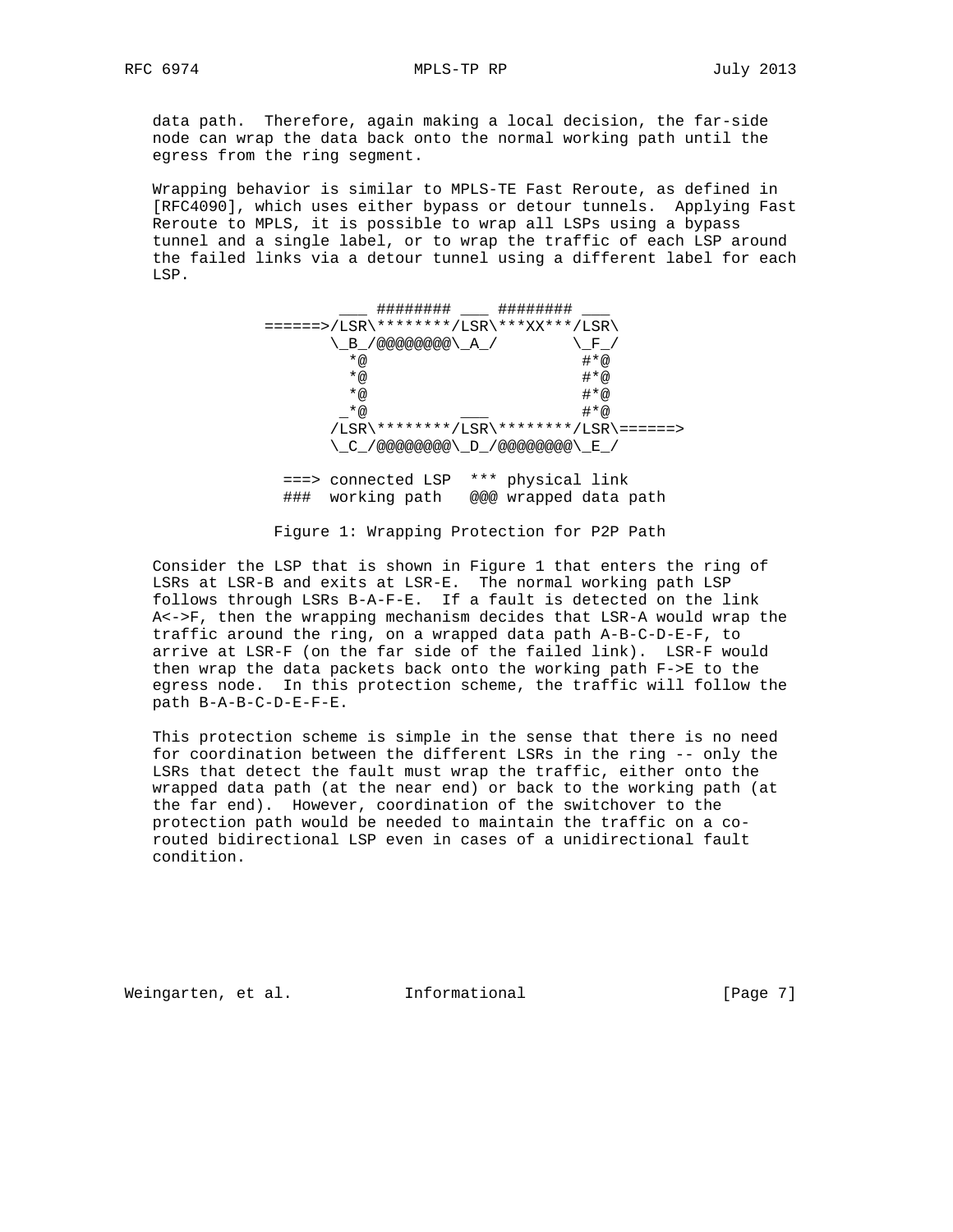The following considerations should be taken into account when considering use of wrapping protection:

- o Detection of mis-connectivity or loss of continuity should be performed at the link level and/or per LSR when using node-level protection. Configuration of the protection being performed (i.e., link protection or node protection) needs to be performed a priori, since the configuration of the proper protection path is dependent upon this decision.
- o There is a need to define a data path that traverses the alternate path around the ring to connect between the two neighbors of the detected fault. If protecting both the links and the nodes of an LSP, then, for a ring with N nodes, there is a need for  $O(2N)$ alternate paths.
- o When wrapping, the data is transmitted over some of the links twice, once in each direction. For example, in the figure above the traffic is transmitted both B->A and then A->B, and later it is transmitted E->F and F->E. This means that there is additional bandwidth needed for this protection.
- o If a double-fault situation occurs in the ring, then wrapping will not be able to deliver any packets except between the ingress and the first fault location encountered on the working path. This is based on the need for wrapping to connect between the neighbors of the fault location, and this is not possible in the segmented ring.
- o The resource pre-allocation for all of the alternate paths could be problematic (causing massive over subscription of the available resources). However, since most of these alternate paths will not be used simultaneously, there is the possibility of allocating zero resources and depending on the Network Management System (NMS) to allocate the proper resources around the ring, based on actual traffic usage.
- o Wrapping also involves a small increase in traffic latency in delivering the packets, as a result of traversing the entire ring, during protection.

# 2.2. Steering

 The second common scheme for ring protection, steering, takes advantage of the ring topology by defining two paths from the ingress node of the ring to the egress point going in opposite directions around the ring. This is illustrated in Figure 2, where if we assume that the traffic needs to enter the ring from node B and exit through

Weingarten, et al. 1nformational 1999 [Page 8]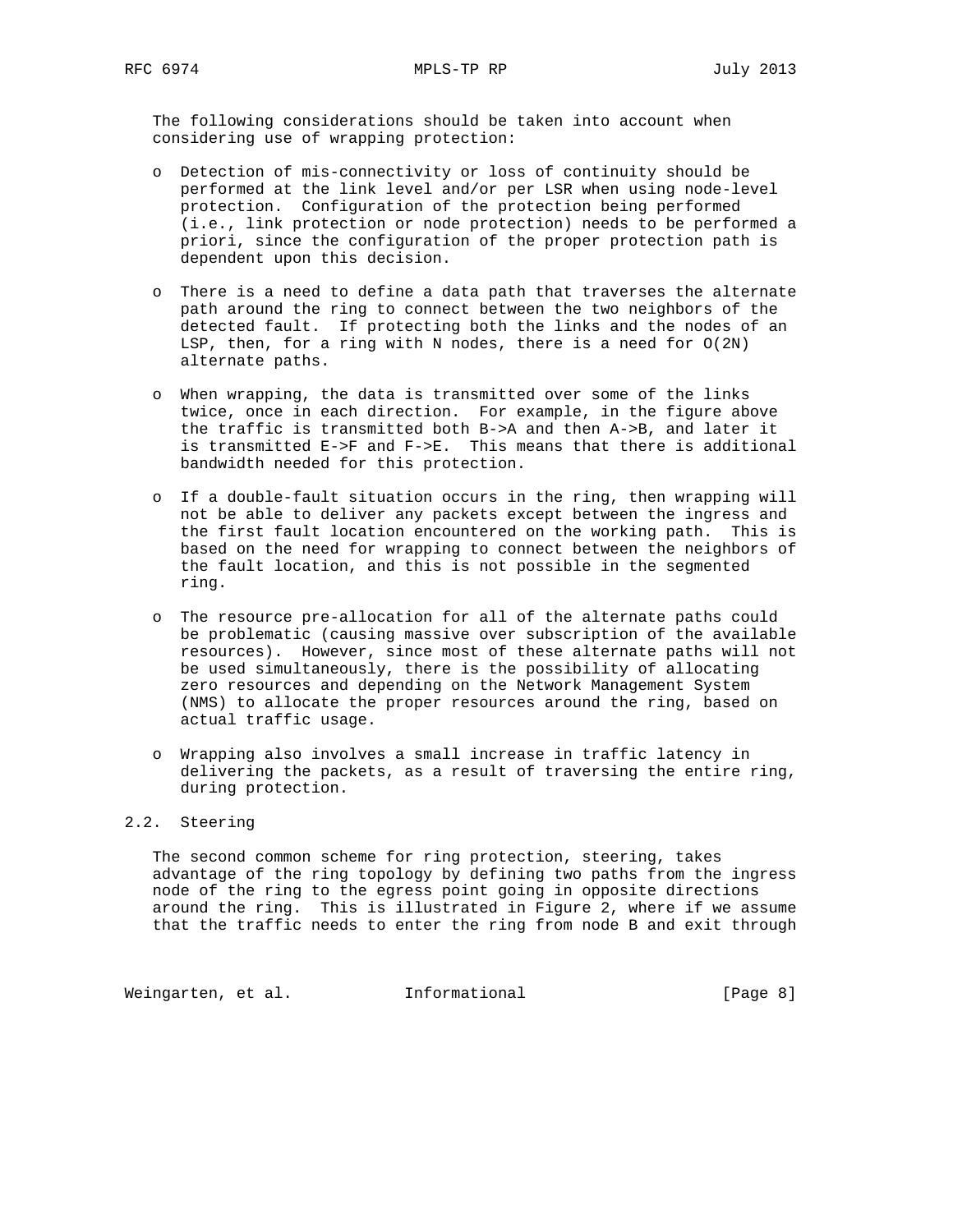node F, we could define a primary path through nodes B-A-F, and an alternate path through the nodes B-C-D-E-F. In steering, the switching is always performed by the ingress node (node B in Figure 2). If a fault condition is detected anywhere on the working path (B-A-F), then the traffic would be redirected by B to the alternate path (i.e., B-C-D-E-F).

|     |                                                                     | ======>/LSR\********/LSR\*******/LSR\======> |
|-----|---------------------------------------------------------------------|----------------------------------------------|
|     | 、 B / #########\__A__/ #########\__F__/                             |                                              |
|     | $*_{@}$                                                             | @*                                           |
|     | $*_{@}$                                                             | @*                                           |
|     | $*_{@}$                                                             | @*                                           |
|     | *@                                                                  | $@*$                                         |
|     | /LSR\********/LSR\********/LSR\                                     |                                              |
|     | $\backslash$ C /@@@@@@@@ $\backslash$ D /@@@@@@@@@ $\backslash$ E / |                                              |
|     |                                                                     |                                              |
|     | ===> connected LSP                                                  | *** physical link                            |
| ### | working path                                                        | @@@ protection path                          |

Figure 2: Steering Protection in an MPLS-TP Ring

 This mechanism bears similarities to linear 1:1 protection [RFC6372]. The two paths around the ring act as the working and protection paths. This requires that the ingress node be informed of the need to switch over to the protection path, and also that the ingress and egress nodes coordinate the switchover. There is need to communicate to the ingress node the need to switch over to the protection path and there is a need to coordinate the switchover between the two endpoints of the protected domain.

 The following considerations must be taken into account regarding the steering architecture:

- o Steering relies on a failure detection method that is able to notify the ingress node of the fault condition. This may involve OAM functionality described in [RFC6371], e.g., Remote Defect Indication, alarm reporting.
- o The process of notifying the ingress node adds to the latency of the protection-switching process, after the detection of the fault condition.
- o While there is no need for double bandwidth for the data path, there is the necessity for the ring to maintain enough capacity for all of the data in both directions around the ring.

Weingarten, et al. Informational [Page 9]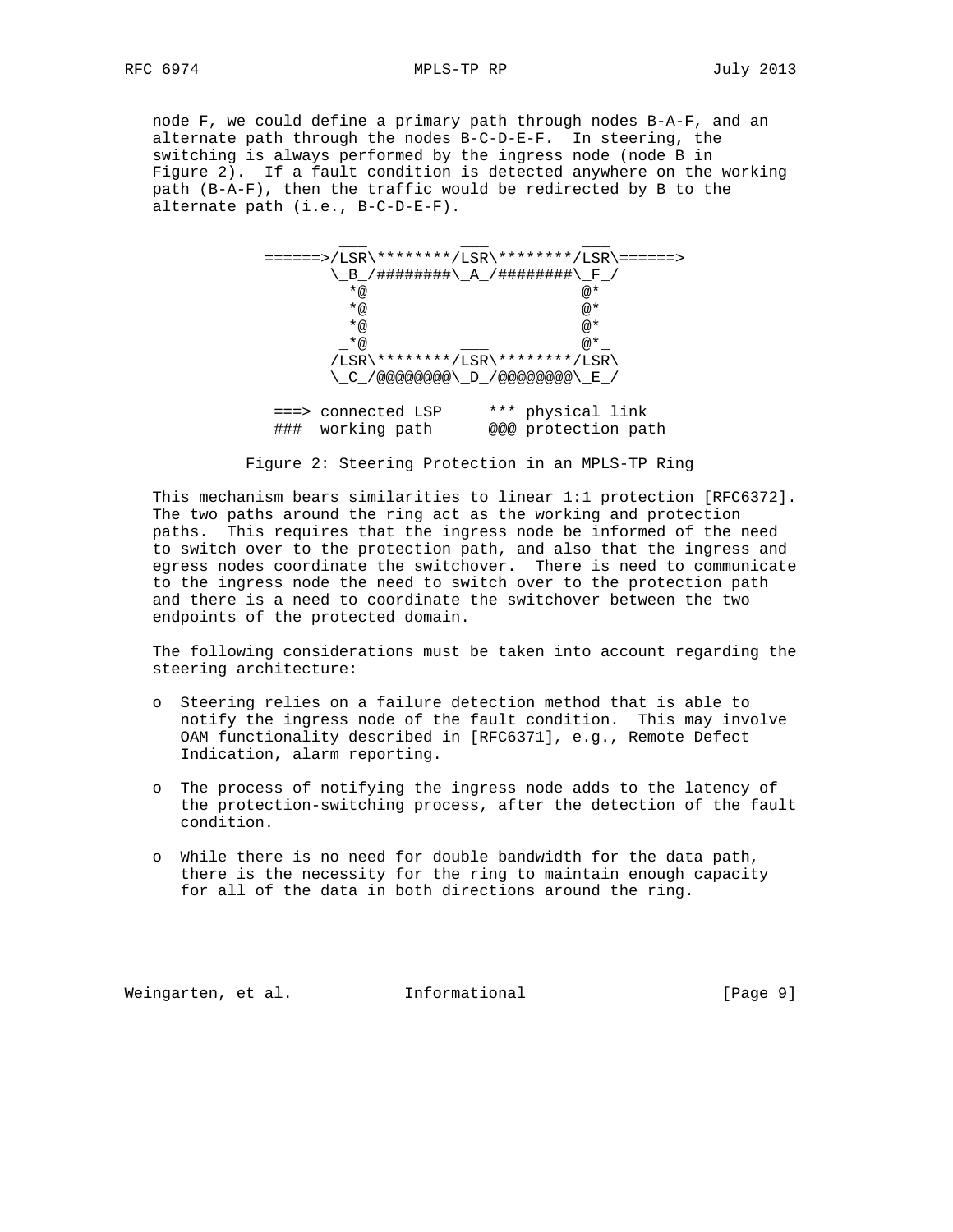# 2.3. SPME for P2P Protection of a Ring Topology

 The SPME concept was introduced by [RFC5921] to support management and monitoring an arbitrary segment of a transport. However, an SPME is essentially a valid LSP that may be used to aggregate all LSP traffic that traverses the sub-path delineated by the SPME. An SPME may be monitored using the OAM mechanisms as described in the MPLS-TP OAM framework document [RFC6371].

 When defining an MPLS-TP ring as a protection domain, there is a need to design a protection mechanism that protects all the LSPs that cross the MPLS-TP ring. For this purpose, we associate a (working) SPME with the segment of the transport path that traverses the ring. In addition, we configure an alternate (protecting) SPME that traverses the ring in the opposite direction around the ring. The exact selection of the SPMEs is dependent on the types of transport path and protection that are being implemented. This will be detailed in the following subsections.

 Based on this architectural configuration for protection of ring topologies, it is possible to limit the number of alternate paths needed to protect the data traversing the ring. In addition, since we will perform all of the OAM functionality on the SPME configured for the traffic, we can minimize the number of OAM sessions needed to monitor the data traffic of the ring, rather than monitoring each individual LSP.

 In all of the following subsections, we use 1:1 linear protection [RFC6372] [RFC6378] to perform protection switching and coordination when a signal fault is detected. The actual configuration of the SPMEs used may change depending upon the choice of methodology, and this will be detailed in the following sections. However, in all of these configurations, the mechanism will be to transmit the data traffic on the primary SPME, while applying OAM functionality over both the primary and the secondary SPME to detect signal fault conditions on either path. If a signal fault is detected on the primary SPME, then the mechanism described in [RFC6378] shall be used to coordinate a switchover of data traffic to the secondary SPME.

 Assuming that the SPME is implemented as an hierarchical LSP, packets that arrive at LSR-B with a label stack [LI] will have the SPME label pushed at LSR-B, and the LSP label will be swapped for the label that is expected by the egress LSR (i.e., the packet will arrive at LSR-A with a label stack of  $[PA1(B) | LE]$  and arrive at LSR-F with  $[PE1(F)]$  | LE]). The SPME label will be popped by LSR-F, and the LSP label will be treated appropriately at LSR-F and forwarded along the LSP, outside the ring. This scenario is true for all LSPs that are aggregated by this primary SPME.

Weingarten, et al. 1nformational 1999 [Page 10]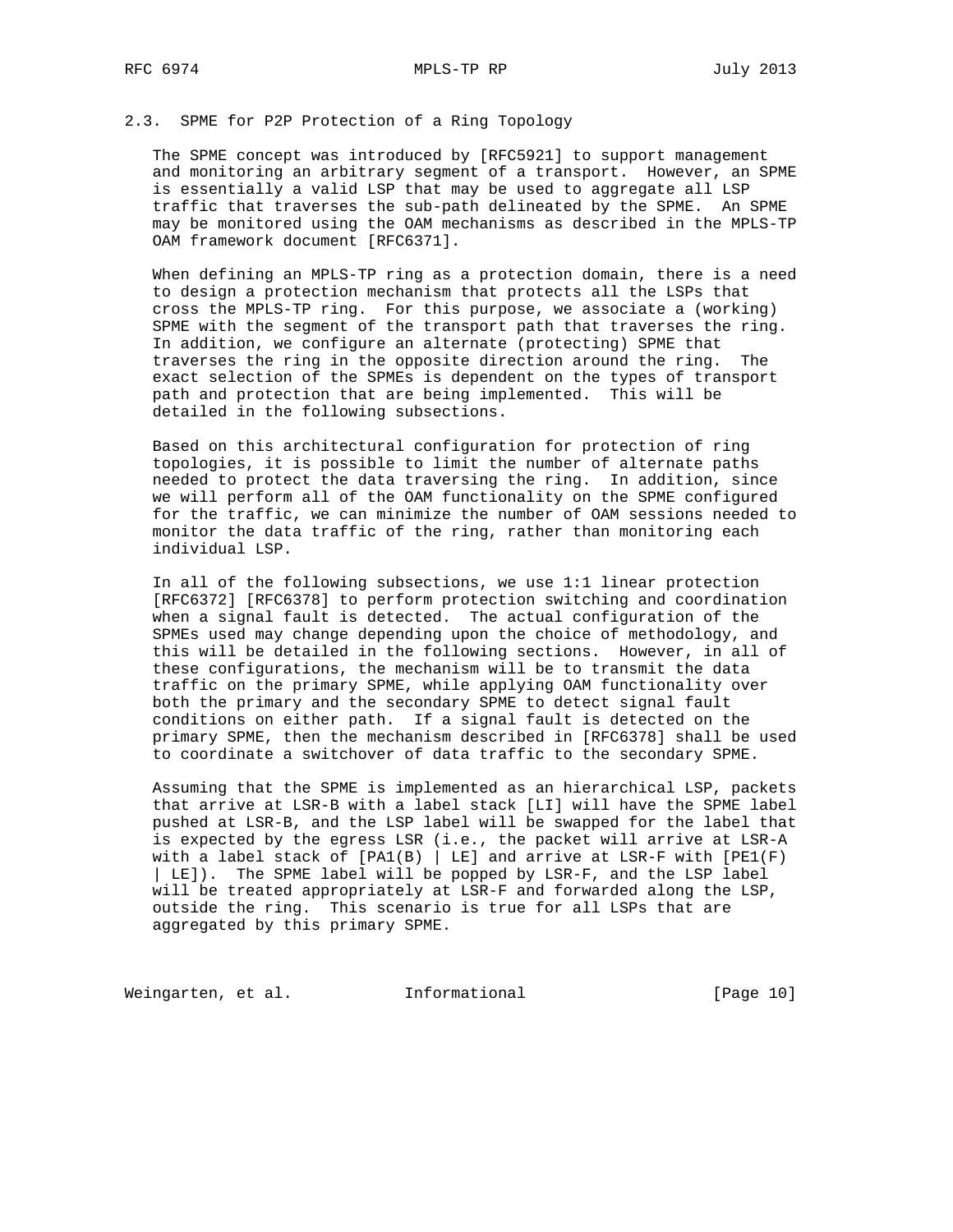# 2.3.1. Path SPME for Steering

 A P2P SPME that traverses part of a ring has two Maintenance Entity Group End Points (MEPs), each one acts as the ingress and egress in one direction of the bidirectional SPME. Since the SPME is traversing a ring, we can take advantage of another characteristic of a ring -- there is always an alternative path between the two MEPs, i.e., traversing the ring in the opposite direction. This alternative SPME can be defined as the protection path for the working path that is configured as part of the LSP and defined as a SPME.

 For each pair of SPMEs that are defined in this way, it is possible to verify the connectivity and continuity by applying the MPLS-TP OAM functionality to both the working and protection SPME. If a discontinuity or mis-connectivity is detected, then the MEPs will become aware of this condition and could perform a protection switch of all LSPs to the alternate, protection SPME.

 The following figure shows an MPLS-TP ring that is part of a larger MPLS-TP network. The ring could be used as a network segment that may be traversed by numerous LSPs. In particular, the figure shows that for all LSPs that connect to the ring at LSR-B and exit the ring from LSR-F, we configure two SPMEs through the ring (the first SPME traverses B-A-F, and the second SPME traverses B-C-D-E-F).

|         | =====>/LSR\********/LSR\********/LSR\======>                    |
|---------|-----------------------------------------------------------------|
|         | ヽ゠B゠/#########\ A /########\ F /                                |
| $*_{@}$ | @*                                                              |
| $*_{@}$ | @*                                                              |
| $*_{@}$ | @*                                                              |
| $*_{@}$ | @*                                                              |
|         | /LSR\********/LSR\********/LSR\                                 |
|         | $\setminus$ C /@@@@@@@@ $\setminus$ D /@@@@@@@@ $\setminus$ E / |
|         |                                                                 |

 ===> connected LSP \*\*\* physical link ### primary SPME @@@ secondary SPME

Figure 3: An MPLS-TP Ring

 This protection mechanism is identical to the application of 1:1 linear protection [RFC6372] [RFC6378] to the pair of SPMEs. Under normal conditions, all LSP data traffic will be transmitted on the working SPME. If the linear protection is triggered by the OAM indication, another fault indication trigger, or an operator command, then the MEPs will select the protection SPME to transmit all LSP data packets.

Weingarten, et al. 1nformational 1999 [Page 11]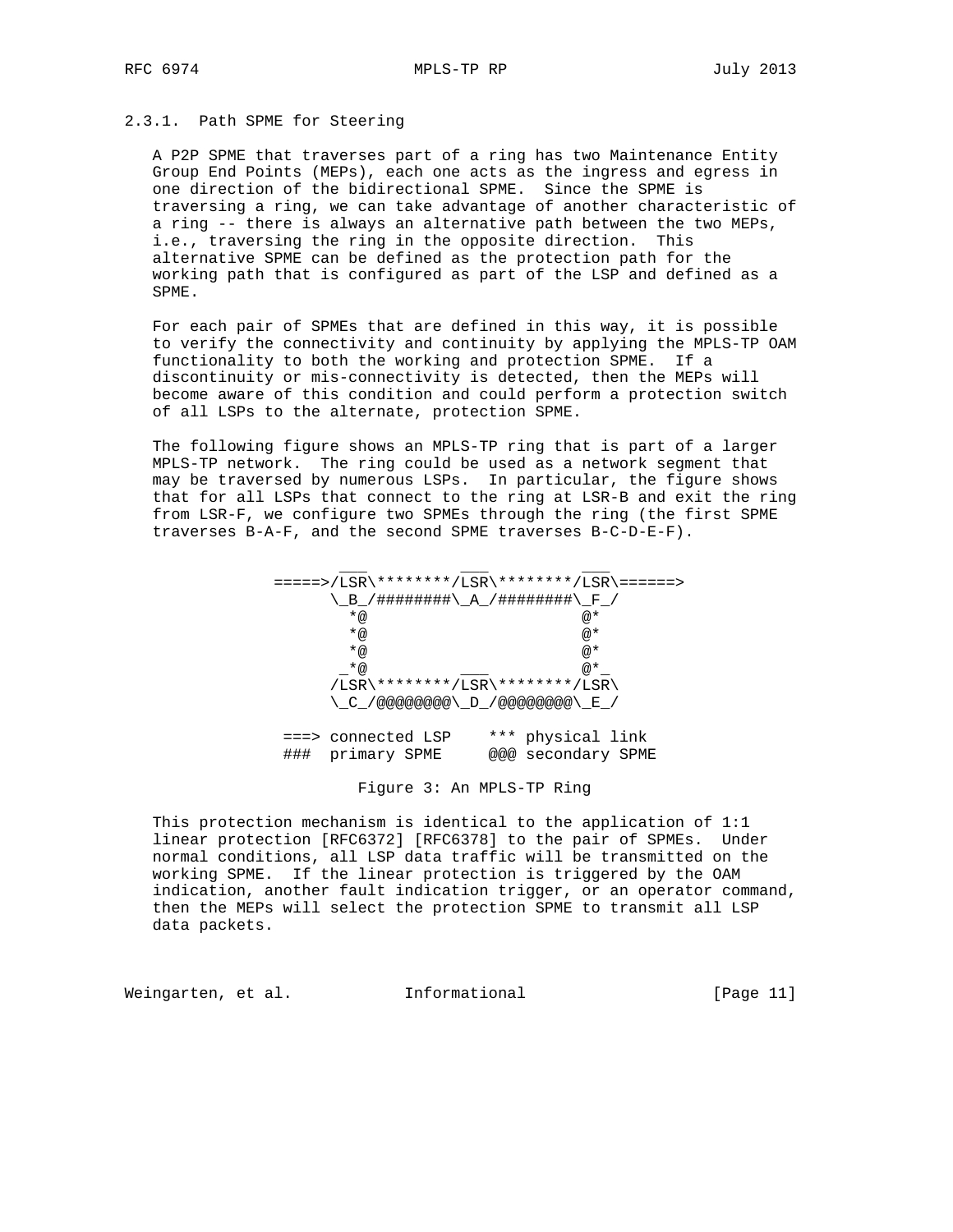RFC 6974 MPLS-TP RP July 2013

 The protection SPME will continue to transmit the data packets until the stable recovery of the fault condition. Upon recovery, i.e., the fault condition has cleared and the network is stabilized, the ingress LSR could switch traffic back to the working SPME, if the protection domain is configured for revertive behavior.

 The control of the protection switching, especially for cases of operator commands, would be covered by the protocol defined in [RFC6378].

### 2.3.2. Wrapping Link Protection with Segment-Based SPME

 It is possible to use the SPME mechanism to perform segment-based protection. For each link in the ring, we define two SPMEs -- the first is a SPME between the two LSRs that are connected by the link, and the second SPME is between those same two LSRs but traverses the entire ring (except the link that connects the LSRs). In Figure 4, we show the primary SPME that connects LSR-A and LSR-F over a segment connection, and the secondary SPME that connects these same LSRs by traversing the ring in the opposite direction.

| /LSR\********/LSR\********/LSR\  |         |
|----------------------------------|---------|
| \ B /@@@@@@@@\ A /#########\ F / |         |
| *@                               | $*_{@}$ |
| *@                               | $*_{@}$ |
| *@                               | $*_{@}$ |
| *@                               | $*_{@}$ |
| /LSR\********/LSR\********/LSR\  |         |
|                                  |         |

 \*\*\* physical link ### primary SPME @@@ secondary SPME

Figure 4: Segment SPMEs

 By applying OAM monitoring of these two SPMEs (at each LSR), it is possible to effect a wrapping protection mechanism for the LSP traffic that traverses the ring. The LSR on either side of the segment would identify that there is a fault condition on the link and redirect all LSP traffic to the secondary SPME. The traffic would traverse the ring until arriving at the neighboring (relative to the segment) LSR. At this point, the LSP traffic would be redirected onto the original LSP, quite likely over the neighboring SPME.

Weingarten, et al. Informational [Page 12]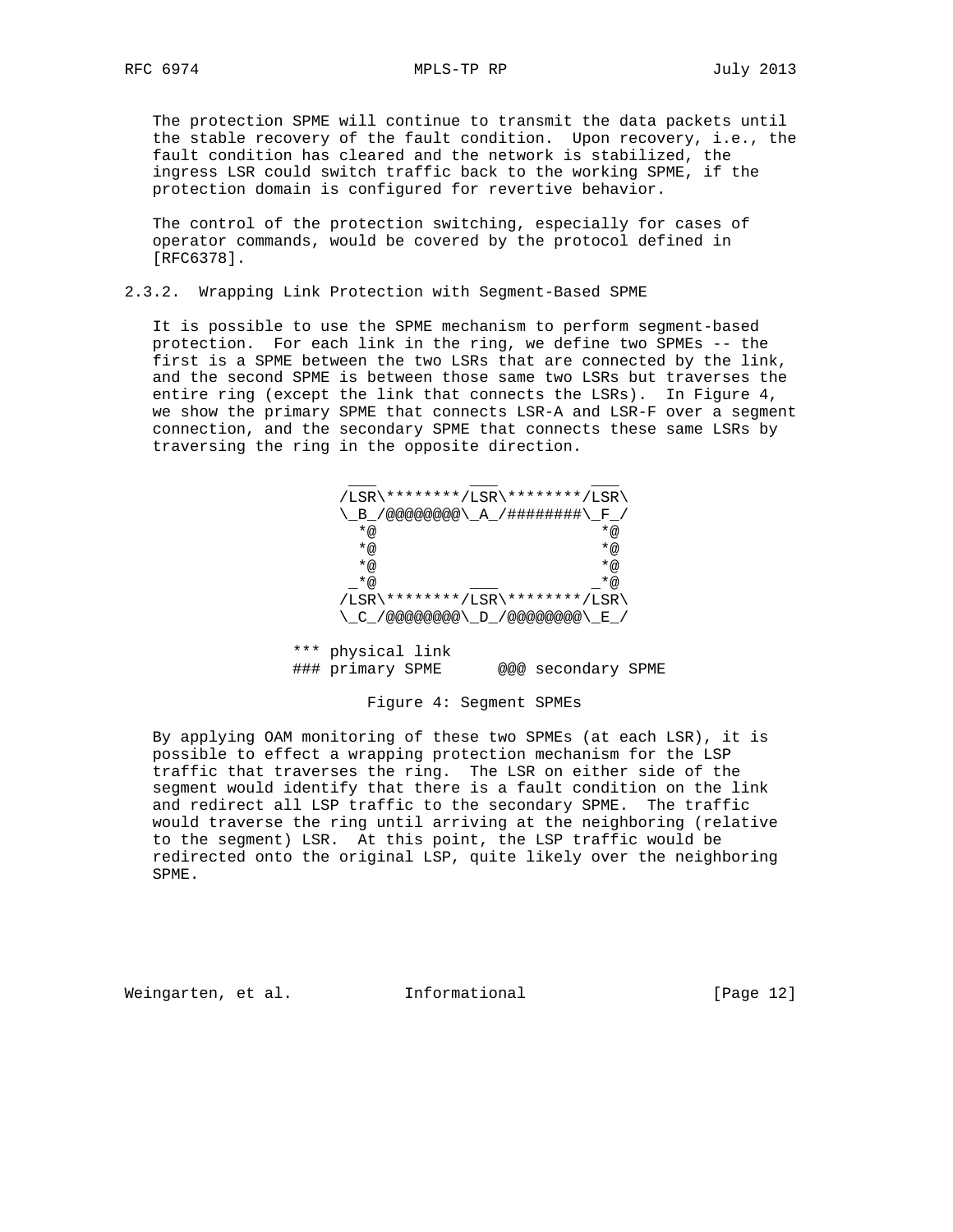Following the progression of the label stack through this switching operation (for a LSP that enters the ring at LSR-B and exits the ring at LSR-E):

- 1. The data packet arrives at LSR-A with label stack [L1+S] (i.e., the top label from the LSP and bottom-of-stack indicator)
- 2. In the normal case (no protection switching), LSR-A forwards the packet with label stack  $[PA1(F) | LSE+S]$  (i.e., swaps the label for the LSP, to be acceptable to the SPME egress, and pushes the label for the primary SPME from LSR-A to LSR-F).
- 3. When protection switching is in effect, LSR-A forwards the packet with label stack [PA2(B) | LSE+S] (i.e., LSR-A pushes the label for the secondary SPME from LSR-A to LSR-F, after swapping the label of the lower-level LSP). This will be transmitted along the secondary SPME until LSR-E forwards it to LSR-F with label  $stack [PE2(F) | LSE+S].$
- 4. When the packet arrives at LSR-F, it pops the SPME label, process the LSP label, and forwards the packet to the next point, possibly pushing a SPME label if the next segment is likewise protected.

# 2.3.3. Wrapping Node Protection

 Implementation of protection at the node level would be similar to the mechanism described in the previous subsection. The difference would be in the SPMEs that are used. For node protection, the primary SPME would be configured between the two LSRs that are connected to the node that is being protected (see the SPME between LSR-A and LSR-E through LSR-F in Figure 5), and the secondary SPME would be configured between these same nodes, going around the ring (see the secondary SPME in Figure 5).

Weingarten, et al. Informational [Page 13]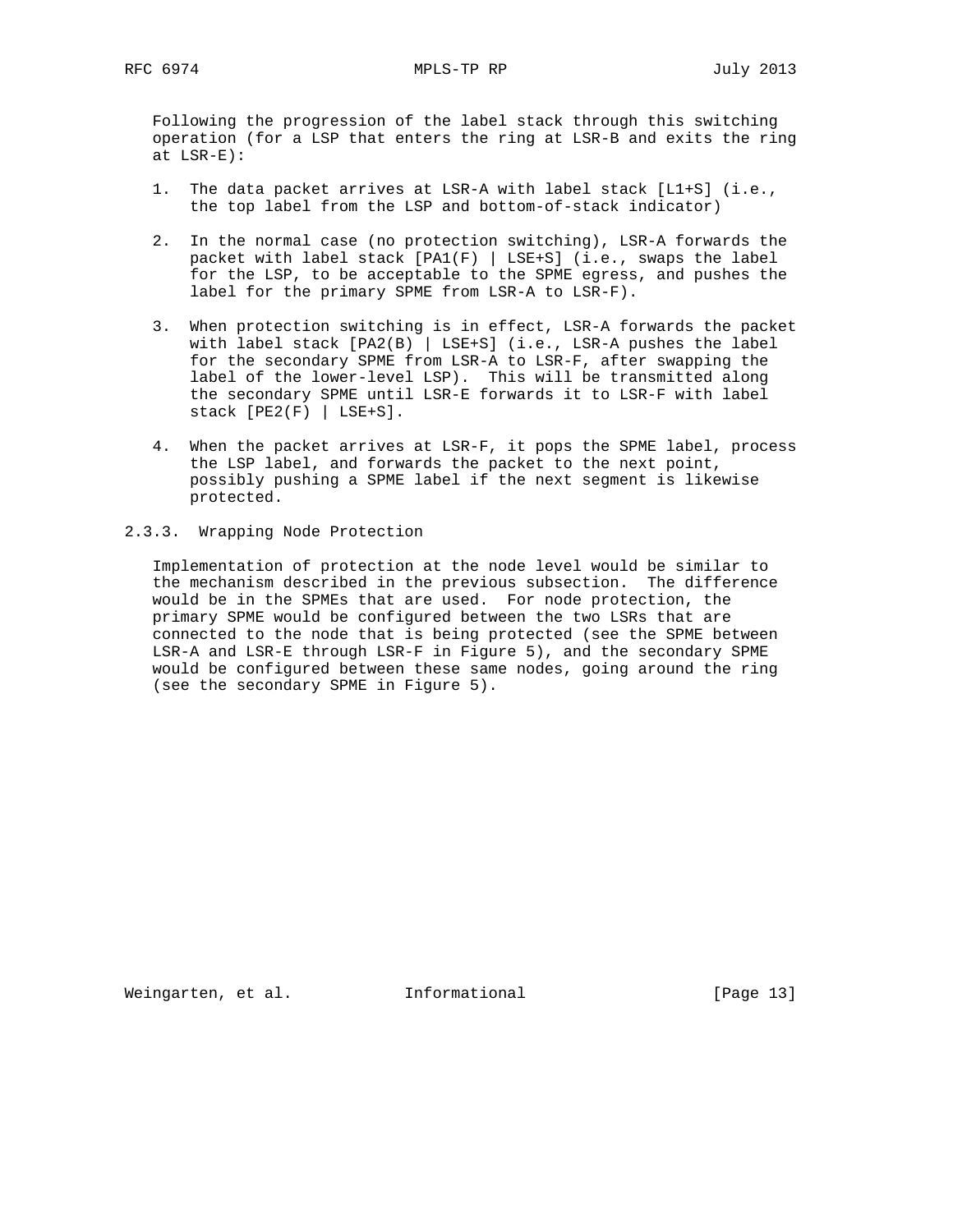| /LSR\********/LSR\********/LSR\                                     |    |
|---------------------------------------------------------------------|----|
| <u>、_B_</u> /@@@@@@@@\_A_/#########\_F <sup>_</sup> /               |    |
| $*_{@}$                                                             | *# |
| *@                                                                  | *# |
| $*_{@}$                                                             | *# |
| $*_{@}$                                                             | *# |
| /LSR\********/LSR\********/LSR\                                     |    |
| $\backslash$ C /@@@@@@@@ $\backslash$ D /@@@@@@@@@ $\backslash$ E / |    |

 \*\*\* physical link ### primary SPME @@@ secondary SPME

Figure 5: Node-Protection SPMEs

 The protection mechanism would work similarly -- it would be based on 1:1 linear protection [RFC6372] and be triggered by OAM functions on both SPMEs. It would wrap the data packets onto the secondary SPME at the ingress MEP (e.g., LSR-A in the figure) of the SPME and back onto the continuation of the LSP at the egress MEP (e.g., LSR-E in the figure) of the SPME.

2.3.4. Wrapping for Link and Node Protection

 In the different types of wrapping presented in Section 2.3.2 and Section 2.3.3, there is a limitation that the protection mechanism must a priori decide whether it is protecting against link or node failure. In addition, the neighboring LSR, that detects the fault, cannot readily differentiate between a link failure or a node failure.

 It would be possible to configure extra SPMEs to protect both for link and node failures, arriving at a configuration of the ring that is shown in Figure 6. Here, there are three protection SPMEs configured:

- o Secondary node#1 would be used to divert traffic as a result of an indication that LSR-F is not available; it redirects the traffic to the path between LSR-A and LSR-E.
- o Secondary node#2 would be used to divert traffic as a result of an indication that LSR-A is not available; it redirects the traffic to the path between LSR-F and LSR-B.
- o Secondary segment would be used to divert traffic as a result of an indication that the segment between LSR-A and LSR-F is not available; it redirects the traffic to the path between LSR-A and LSR-F on the long circuit of the ring.

Weingarten, et al. 1nformational 1999 [Page 14]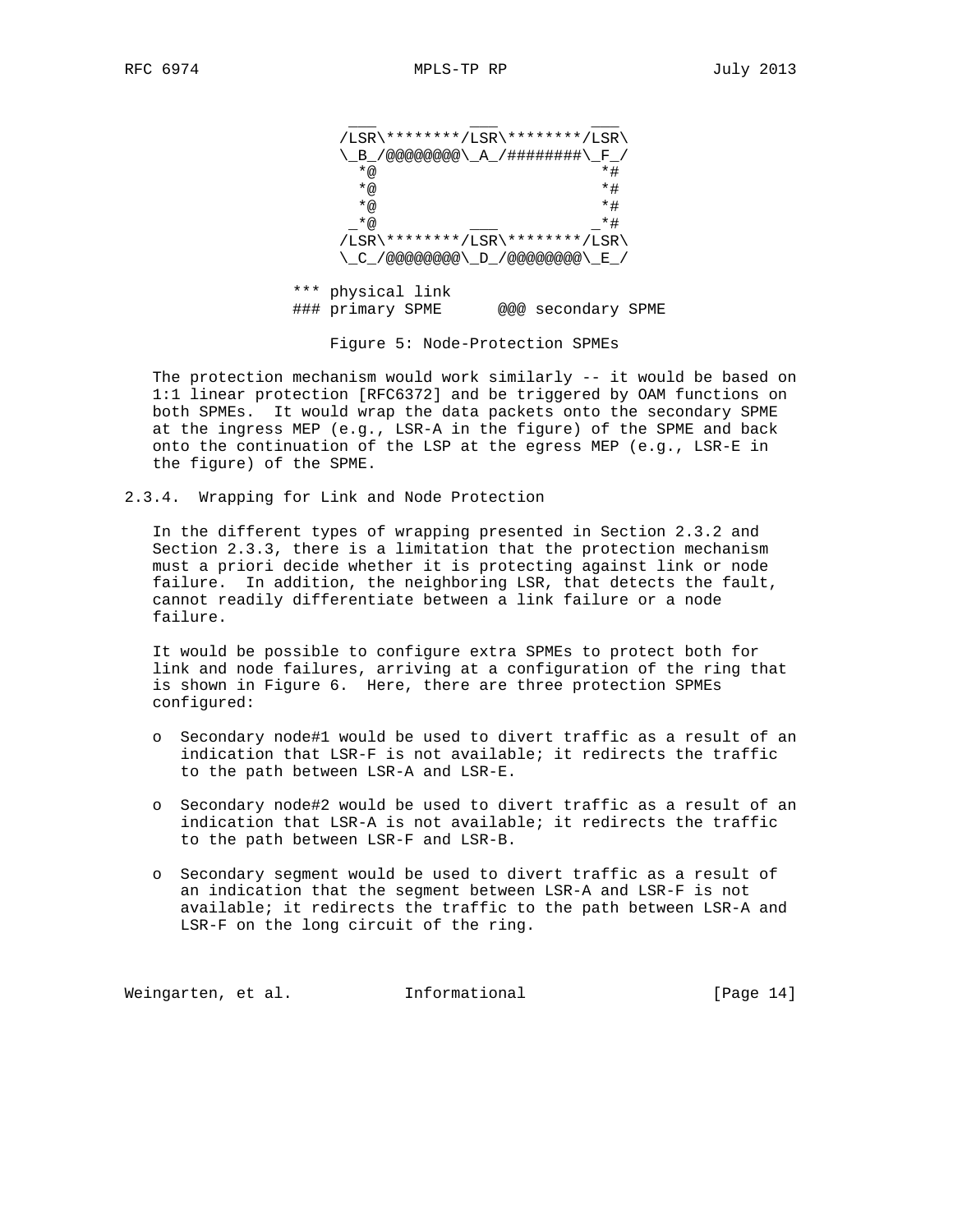However, choosing the SPME to use for the wrapping would then involve considerable effort and could result in the protected traffic not sharing the same protection path in both directions.

```
+ + + + + + + + /LSR\********/LSR\********/LSR\
                   \_B_/@@@@@@@@\_A_/########\_F_/
\zeta + * \omega + * \zeta\zeta + * \omega + * \zeta\zeta + * \omega + * \zeta $+*@ ++++++++ ___ ++++++++ +*$
                   /LSR\********/LSR\********/LSR\
                   \_C_/@@@@@@@@\_D_/@@@@@@@@\_E_/
                      $$$$$$$$ $$$$$$$$
```
 \*\*\* physical link ### primary SPME @@@ secondary node#1 SPME \$\$\$ secondary node#2 SPME +++ secondary segment SPME

Figure 6: SPMEs for Protecting Segments and Node

# 2.4. Analysis of P2P Protection

 Analyzing steering SPME protection (Section 2.3.1) and wrapping based on SPME (Sections 2.3.2 or 2.3.3), we can make the following observations (based on a ring with N nodes, where N is not more than 16):

o Number of SPMEs that need to be configured

 For steering: O(2N^2). There are two SPMEs from each ingress LSR to each of the other nodes in the ring.

 For wrapping: O(2N). (However, the operator must decide a priori whether to protect for link failures or node failures at each point.)

o Number of OAM sessions at each node

For steering: O(2N)

For wrapping: 3

Weingarten, et al. 1nformational 1999 [Page 15]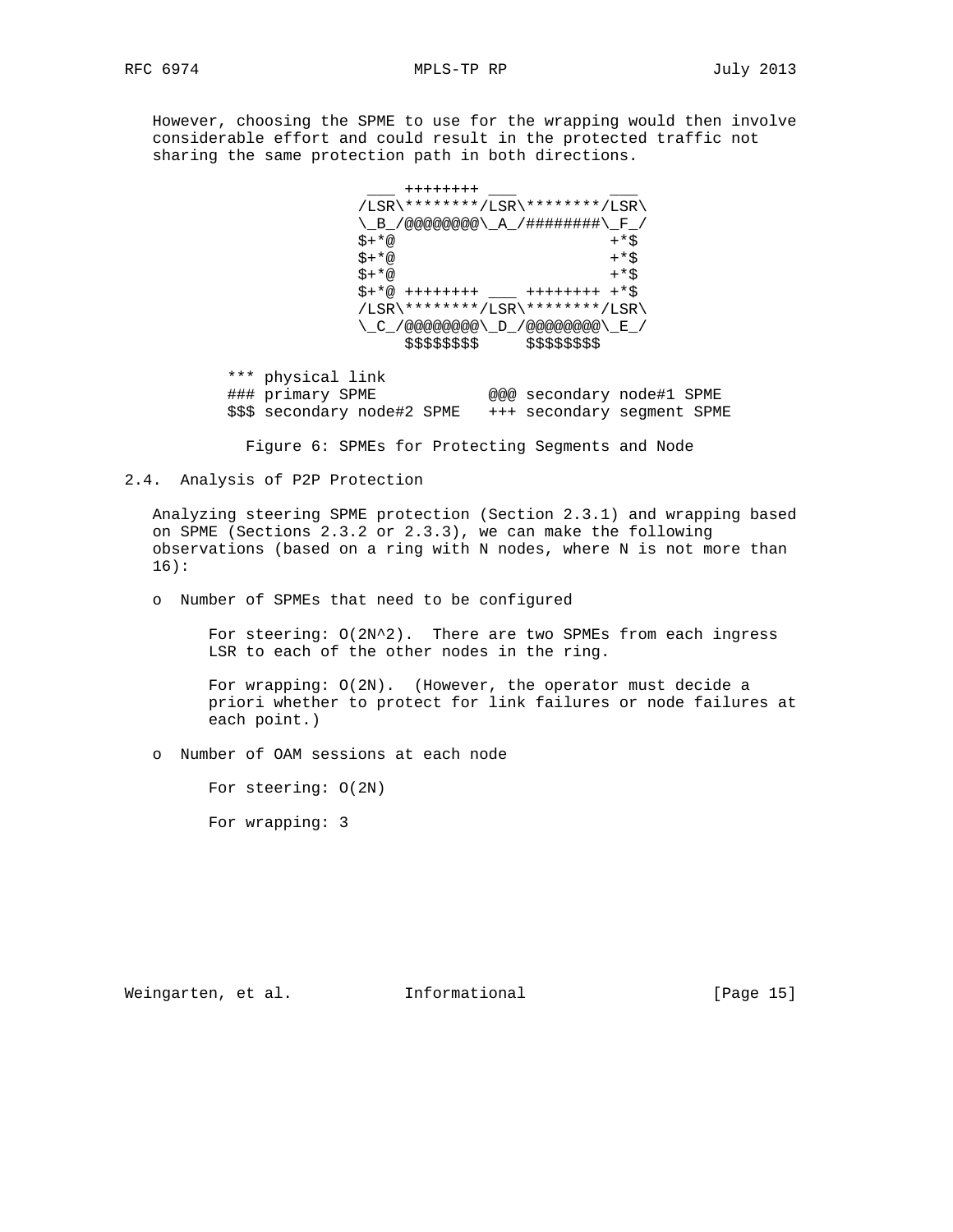o Bandwidth requirements

For steering: single bandwidth at each link

 For wrapping: double bandwidth at links that are between ingress and wrapping node and between second wrapping node and egress.

o Special considerations

 For steering: latency of OAM detection of fault condition by ingress MEP. (Using alarm reporting could optimize over using CC-V only.)

 For wrapping: each node must decide a priori whether it is protecting for link or node failures. To protect for both node and link failures would increase the complexity of deciding which protection path to use, as well as violate the co routedness of the protected traffic.

 Based on this analysis, using steering as described in Section 2.3.1 would be the recommended protection mechanism due to its simplicity. It should be pointed out that the number of SPMEs involved in this protection could be reduced by eliminating each SPME between a pair of LSRs that is not used as an ingress and egress pair.

2.4.1. Recommendations for Protection of P2P Paths Traversing a Ring

 Based on the analysis presented, while applying linear protection to effect wrapping protection in a ring topology is possible as demonstrated, there are certain limitations in addressing some of the required behavior. The limitations include:

- o the need to configure a priori whether link or node protection will be provided
- o the higher number of SPMEs that need to be defined
- o the difficulty in addressing cases of multiple failures in the ring

 Application of linear protection, based on the use of SPMEs within the ring, to implement a steering methodology to protect a ring topology is rather straightforward, overcomes the limitations listed above, and scales very well. For this and other reasons listed previously, the authors recommend the use of steering to provide protection of P2P paths that traverse a ring topology.

Weingarten, et al. 1nformational 1999 [Page 16]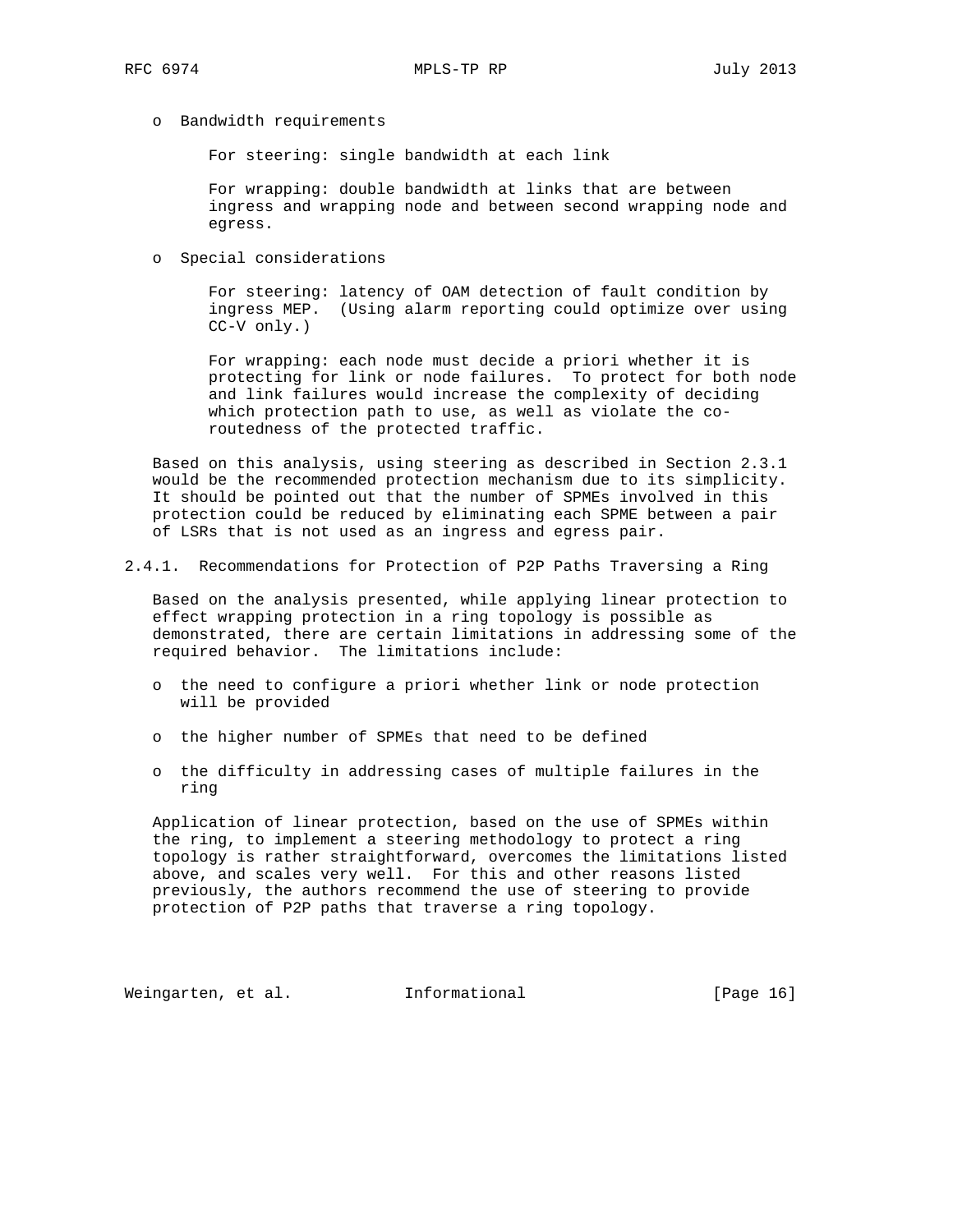# 3. Point-to-Multipoint Protection

 [RFC5654] requires that ring protection must provide protection for unidirectional point-to-multipoint paths through the ring. Ring topologies provide a ready platform for supporting such data paths. A point-to-multipoint (P2MP) LSP in an MPLS-TP ring would be characterized by a single ingress LSR and multiple egress LSRs. The following subsections will present methods to address the protection of the ring-based sections of these LSPs.

# 3.1. Wrapping for P2MP LSPs

 When protecting a P2MP ring data path using the wrapping architecture, the basic operation is similar to the description given, as the traffic has been wrapped back onto the normal working path on the far side of the detected fault and will continue to be transported to all of the egress points.

 It is possible to optimize the performance of the wrapping mechanism when applied to P2MP LSPs by exploiting the topology of ring networks.

 This improved mechanism, which we call Ring Optimized Multipoint Wrapping (ROM-Wrapping), behaves much the same as classical wrapping. However, ROM-Wrapping configures a protection P2MP LSP, relative to each node that is considered a failure risk. The protection P2MP LSP will be routed between the failure risk node's upstream neighbor to all of the egress nodes (for the particular LSP) that are downstream of the failure risk node.

 Referring to Figure 7, it is possible to identify the protected (working) LSP  $(A-B-\{C\}-\{D\}-E-\{F\})$  and one possible backup (protection) LSP. (Note: the egress nodes are indicated by the curly braces.) This protection LSP will be used to wrap the data back around the ring to protect against a failure on link B-C. This protection LSP is also a P2MP LSP that is configured with egress points (at nodes F, D, and C) complementary to the broken working data path.

Weingarten, et al. 1nformational [Page 17]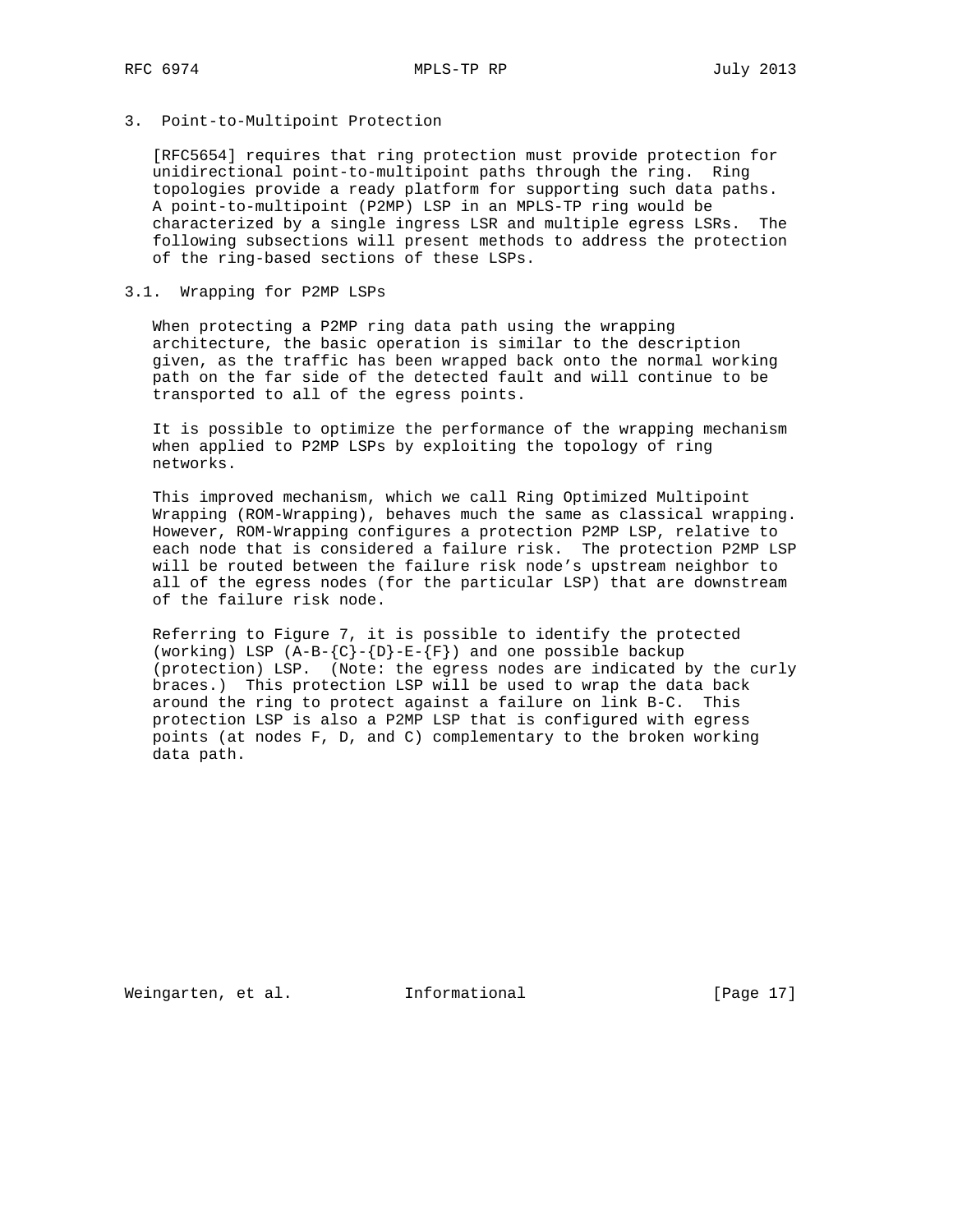

\*\*\* working LSP @@@ protection LSP

Figure 7: P2MP ROM-Wrapping

 Using this mechanism, there is a need to configure a particular protection LSP for each node on the working LSP. In the table below, "X's Backup" is the backup path activated by node X as a consequence of a failure affecting node Y (downstream node with respect to X) or link X-Y. (Note: Braces in the path indicate egress nodes.)

Protected LSP:  $A->B->{C}->{D}->E->{F}$ 

-- LINK/NODE PROTECTION --

| $A->{F}->E->{D}->{C}$    |
|--------------------------|
| $B->A->{F}->E->{D}->{C}$ |
| $C->B->A->{F}->E->{D}$   |
| $D->C->B->A->F$          |
| $E->D->C->B->A->{F}$     |
|                          |

 It should be noted that ROM-Wrapping is an LSP-based protection mechanism, as opposed to the SPME-based protection mechanisms that are presented in other sections of this document. While this may seem to be limited in scope, the mechanism may be very efficient for many applications that are based on P2MP distribution schemes. While ROM-Wrapping can be applied to any network topology, it is particularly efficient for interconnected ring topologies.

Weingarten, et al. Informational [Page 18]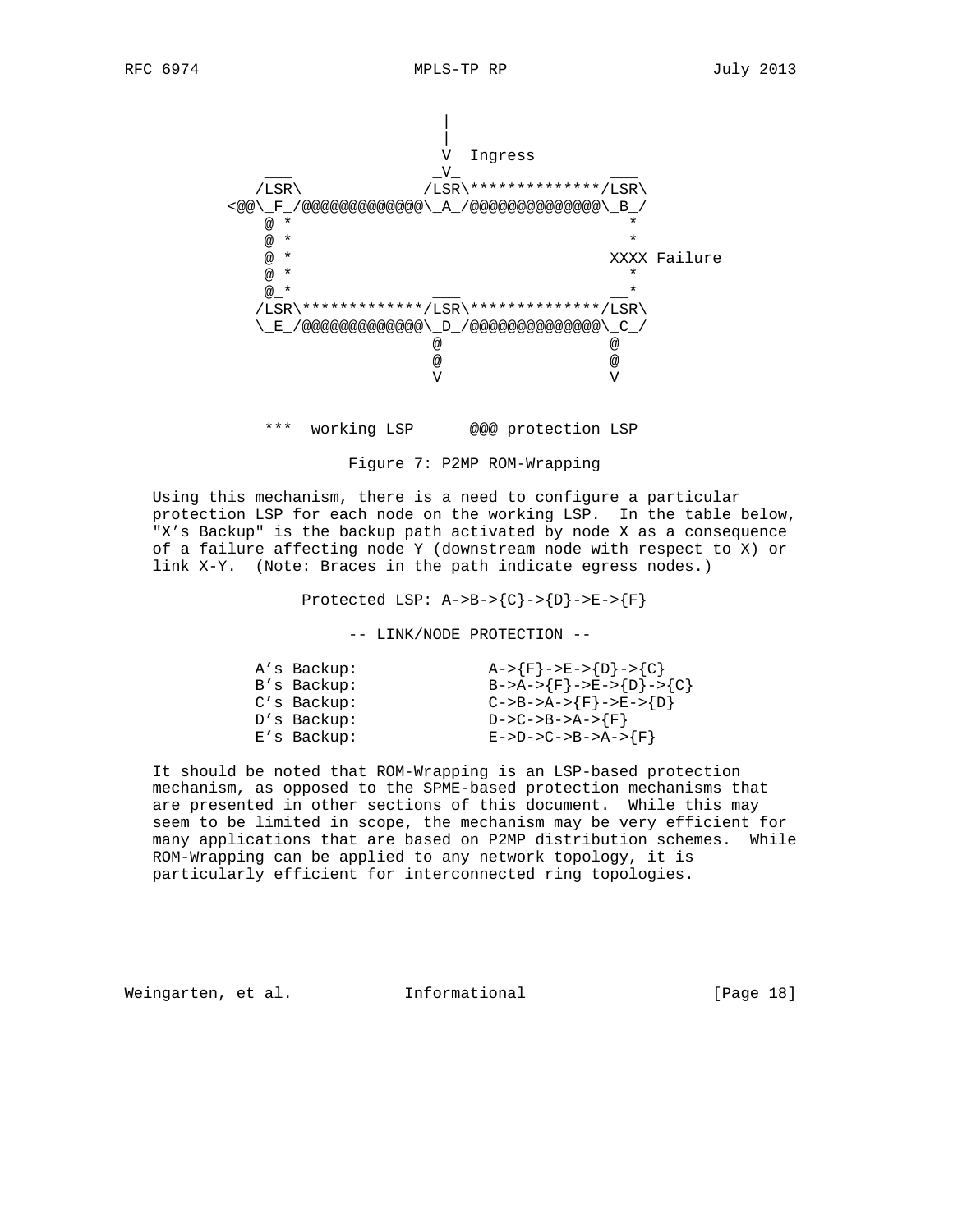#### 3.1.1. Comparison of Wrapping and ROM-Wrapping

 It is possible to compare the wrapping and the ROM-Wrapping mechanisms in various aspects and show some improvements offered by ROM-Wrapping.

 When configuring the protection LSP for wrapping, it is necessary to configure for a specific failure: link protection or node protection. If the protection method is configured to protect against node failures, but the actual failure affects a link, this could result in failing to deliver traffic to the node, when it should be possible to do so.

 ROM-Wrapping, however, does not have this limitation because there is no distinction between node and link protection. Whether link B-C or node C fails, the rerouting will attempt to reach C. If the failure is on the link, the traffic will be delivered to C; if the failure is at node C, the traffic will be rerouted correctly until node D, and will be blocked at this point. However, all egress nodes up to the failure will be able to deliver the traffic properly.

 A second aspect is the number of hops needed to properly deliver the traffic. Referring to the example shown in Figure 7, where a failure is detected on link B-C, the following table lists the set of nodes traversed by the data in the protection:

Basic Wrapping:

| $A - B$             | $B - A - F - E - D - C$ | ${C} - {D} - E - {F}$ |  |
|---------------------|-------------------------|-----------------------|--|
| "Upstream" seqment  | backup path             | "Downstream" segment  |  |
| with respect to the |                         | with respect to the   |  |
| failure             |                         | failure               |  |
|                     |                         |                       |  |

ROM-Wrapping:

 $A-B$   $B-A-\{F\}-E-\{D\}-\{C\}$  .. "Upstream" segment backup path with respect to the failure

 Comparing the two lists of nodes, it is possible to see that in this particular case the number of hops crossed when basic wrapping is used is significantly higher than the number of hops crossed by the traffic when ROM-Wrapping is used. Generally, the number of hops for basic wrapping is always greater than or equal to that for ROM- Wrapping. This implies a certain waste of bandwidth on all links that are crossed in both directions.

Weingarten, et al. 1nformational 1917 [Page 19]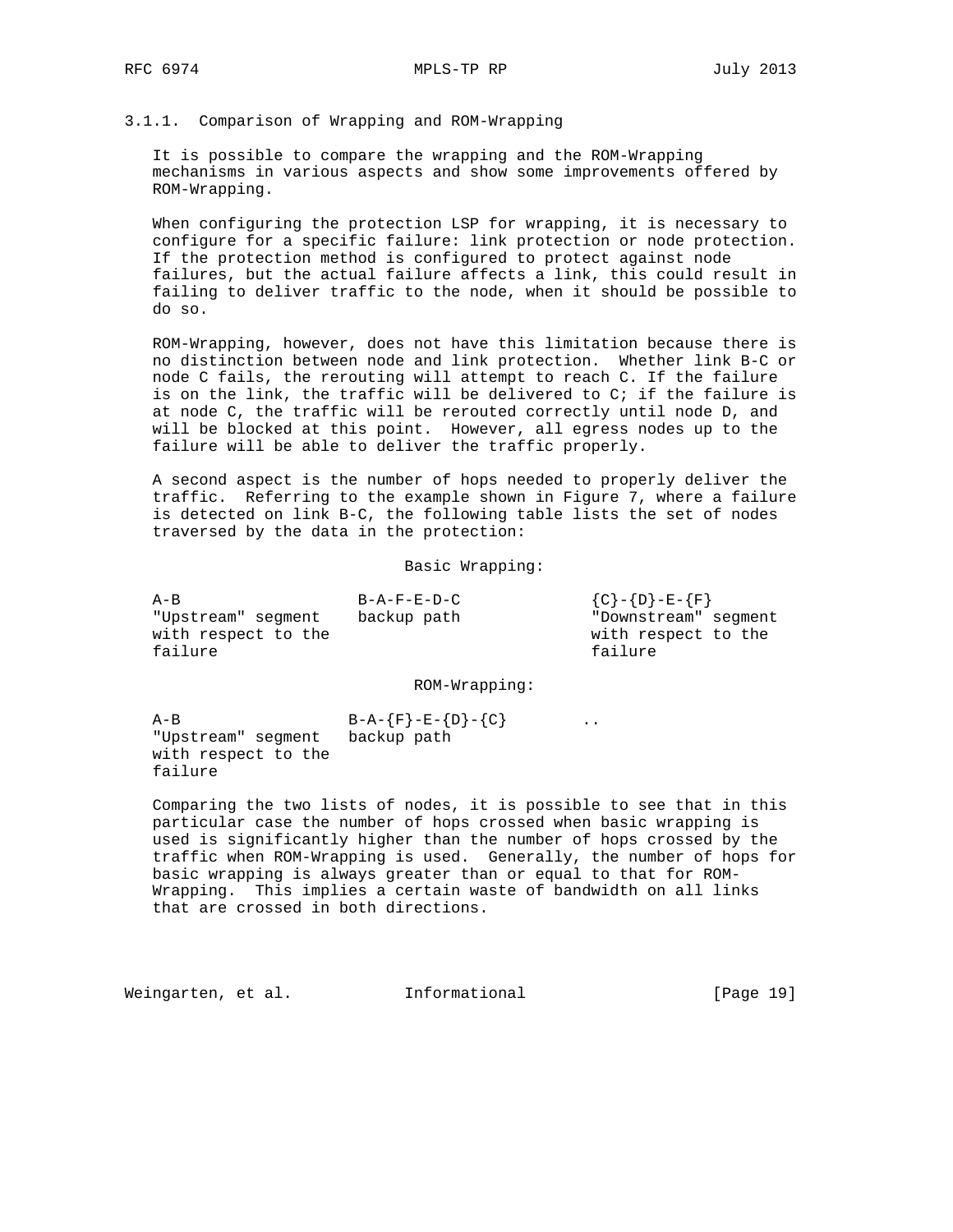Considering the ring network in Figure 7, it is possible to consider the bandwidth utilization. The protected LSP is set up from A to F clockwise and an M Mbps bandwidth is reserved along the path. All the protection LSPs are pre-provisioned counterclockwise, each of them may also have reserved bandwidth M. These LSPs share the same bandwidth in a SE (Shared Explicit) style, as described in [RFC2205].

 The bandwidth reserved counterclockwise is not used when the protected LSP is properly working and, in theory, could be used for extra traffic [RFC4427]. However, it should be noted that [RFC5654] does not require support of such extra traffic.

 The two recovery mechanisms require different protection bandwidths. In the case of wrapping, the bandwidth used is M in both directions on many of the links. While in the case of ROM-Wrapping, only the links from the ingress node to the node performing the actual wrapping utilize M bandwidth in both directions, while all other links utilize M bandwidth only in the counterclockwise direction.

 Consider the case of a failure detected on link B-C as shown in Figure 7. The following table lists the bandwidth utilization on each link (in units equal to M), for each recovery mechanism and for each direction (CW=clockwise, CCW=counterclockwise).

|          | Wrapping | ROM-Wrapping |
|----------|----------|--------------|
| Link A-B | $CW+CCW$ | $CW+CCW$     |
| Link A-F | CCW      | <b>CCW</b>   |
| Link F-E | $CW+CCW$ | <b>CCW</b>   |
| Link E-D | $CW+CCW$ | <b>CCW</b>   |
| Link D-C | $CW+CCW$ | <b>CCW</b>   |

## 3.1.2. Multiple Failures Comparison

 A further comparison of wrapping and ROM-Wrapping can be done with respect to their ability to react to multiple failures. The wrapping recovery mechanism does not have the ability to recover from multiple failures on a ring network, while ROM-Wrapping is able to recover from some multiple failures.

 Consider, for example, a double link failure affecting links B-C and C-D shown in Figure 7. The wrapping mechanism is not able to recover from the failure because B, upon detecting the failure, has no alternative paths to reach C. All the P2MP traffic is lost. The

Weingarten, et al. Informational [Page 20]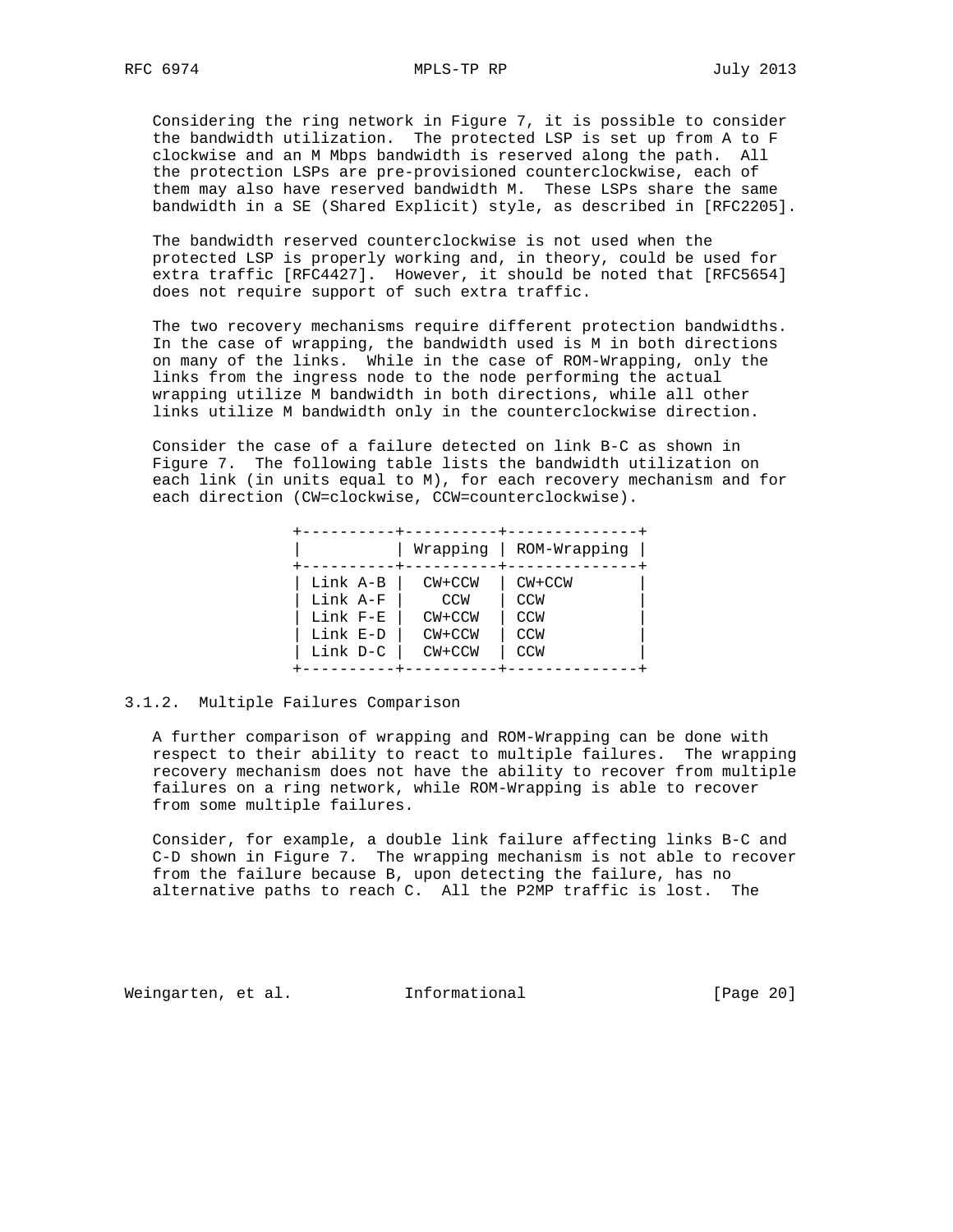ROM-Wrapping mechanism is able to partially recover from the failure, because the backup P2MP LSP to F and D is correctly set up and continues delivering traffic.

3.2. Steering for P2MP Paths

 When protecting P2MP traffic that uses an MPLS-TP ring as its branching point (i.e., the traffic enters the ring at a head-end node and exits the ring at multiple nodes), we can employ a steering mechanism based on 1+1 linear protection [RFC6372]. We can configure two P2MP unidirectional SPMEs from each node on the ring; they traverse the ring in both directions. These SPMEs will be configured with an egress at each ring node. In order to be able to direct the LSP traffic to the proper egress point for that particular LSP, we need to employ context labeling as defined in [RFC5331]. The method for using these labels is expanded upon in Section 3.2.1.

 For every LSP that enters the ring at a given node, the traffic will be sent through both of these SPMEs, each with its own context label and the context-specific label for the particular LSP. The egress nodes should select the traffic that is arriving on the working SPME. When a failure condition is identified, the egress nodes should select the traffic from whichever of the two SPMEs whose traffic arrives at that node, i.e., since one of the two (presumably the working SPME) will be blocked by the failure. In this way, all egress nodes are able to receive the data traffic. While each node detects that there is connectivity from the ingress node of the ring, it continues to select the data that is coming from the working SPME. If a particular node stops receiving the connectivity messages from the working SPME, it identifies that it must select to read the data packets from the protection SPME.

# 3.2.1. Context Labels

 Figure 8 shows the two unidirectional P2MP SPMEs that are configured from LSR-A with egress points at all of the nodes on the ring. The clockwise SPME (i.e., A-B-C-D-E-F) is configured as the working SPME that will aggregate all traffic for P2MP LSPs that enter the ring at LSR-A and must be sent out of the ring at any subset of the ring nodes. The counter-clockwise SPME (i.e., A-F-E-D-C-B) is configured as the protection SPME.

Weingarten, et al. 1nformational 1999 [Page 21]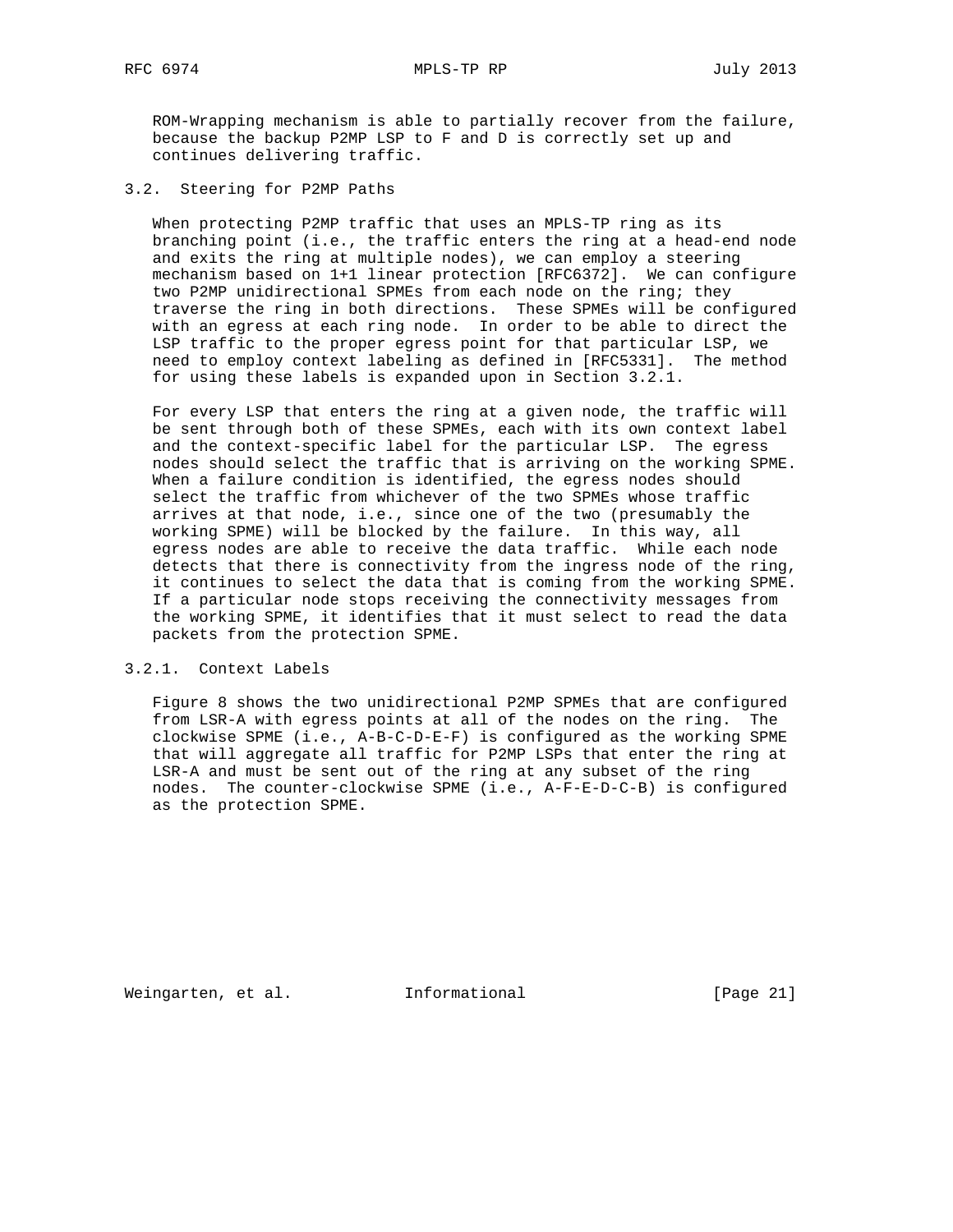

 ---> connected LSP \*\*\* physical link === working SPME +++ protection SPME

Figure 8: P2MP SPMEs

 [RFC5331] defines the concept of context labels. A context identifying label defines a context label space that is used to interpret the context-specific labels (found directly below the context-identifying label) for a specific tunnel. The SPME label is a context-identifying label. This means that at each hop the node that receives the SPME label uses it to point not directly to a forwarding table, but to a Label Information Base (LIB). As a node receives an SPME label, it examines it, discovers that it is a context label, pops off the SPME label, and looks up the next label down in the stack in the LIB indicated by the context label.

 The label below this context-identifying label should be used by the forwarding function of the node to decide the actions to take for this packet. In MPLS-TP protection of ring topologies, there are two context LIBs. One is the context LIB for the working SPME, and the other is the context LIB for the protection SPME. All context LIBs have a behavior defined for the end-to-end LSP label, but the behavior at each node may be different in the context of each SPME.

 For example, using the ring that is shown in Figure 8, the working SPME is configured to have a context-identifying label of CW at each node on the ring, and the protection SPME is configured to have a context-identifying label of CP at each node. For the specific LSP, we will designate the context-specific label used on the working SPME as  $WL(x-y)$ , where it's the label used as node-x forwards the packet to node-y. Similarly, a context-specific label on the protection SPME would be designated  $PL(x-y)$ . An explicit example of label values appears in the next subsection.

Weingarten, et al. 1nformational 1999 [Page 22]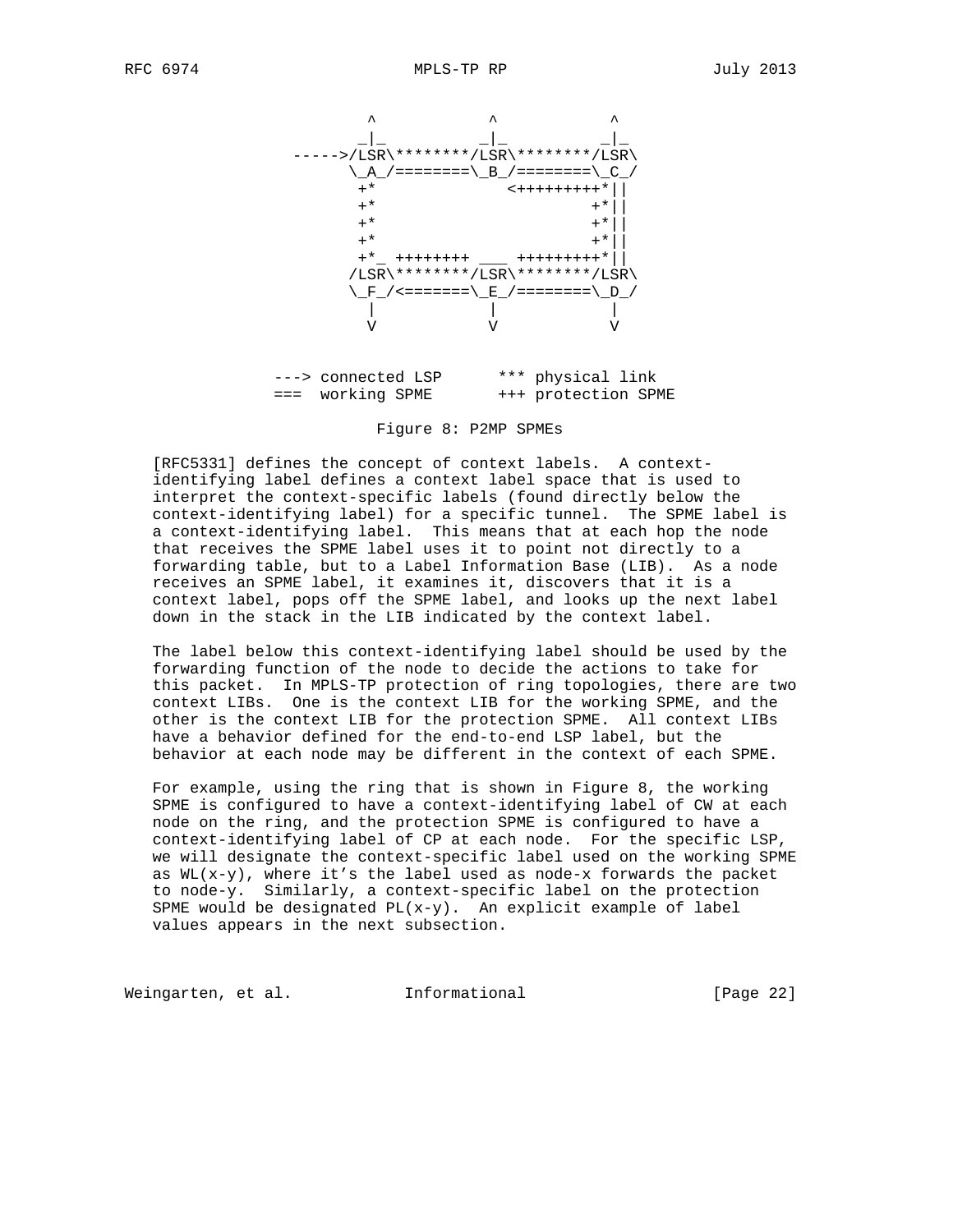Assume we are applying 1+1 linear protection, as outlined above, for a P2MP LSP that enters the ring at LSR-A and has egress points from the ring at LSR-C and LSR-E using the two SPMEs shown in Figure 8. A packet that arrives at LSR-A with a label stack [LI+S] will be forwarded on the working SPME with a label stack [CW | WL(A-B)]. The packet should then be forwarded to LSR-C arriving with a label [CW | WL(B-C)], where WL(B-C) should instruct the forwarding function to egress the packet with  $[LE(C)]$  and forward a copy to LSR-D with label stack  $[CW | WL(C-D)].$ 

 If a fault condition is detected (for example, on the link C-D), then the nodes that are beyond the fault point (in this example, nodes LSR-D, LSR-E, and LSR-F), will cease to receive the data packets from the clockwise (working) SPME. Each of these LSRs should then begin to switch its "selector bridge" and accept the data packets from the protection (counter-clockwise) SPME. At the ingress point (LSR-A), all data packets will have been transmitted on both the working SPME and the protection SPME. Continuing the example, LSR-A will transmit one copy of the data to LSR-B with stack [CW | WL(A-B)] and one copy to LSR-F with stack  $[CP | PL(A-F)]$ . The packet will arrive at LSR-C from the working SPME and egress from the ring. LSR-E will receive the packet from the protection SPME with stack  $[CP | PL(F-E)]$ , and the context-sensitive label PL(F-E) will instruct the forwarding function to send a copy out of the ring with label LE(E) and a second copy to LSR-D with stack  $[CP | PL(E-D)]$ . In this way, each of the egress points receives the packet from the SPME that is available at that point.

 This architecture has the added advantages that there is no need for the ingress node to identify the existence of the mis-connectivity, and there is no need for a return path from the egress points to the ingress.

## 3.2.2. Walk-Through Using Context Labels

 In order to better demonstrate the use of the context labels, we present a walk-through of an example application of the P2MP protection presented in this section. Referring to Figure 9, there is a P2MP LSP that traverses the ring, entering the ring at LSR-B and branching off at LSR-D, LSR-E, and LSR-H, and it does not continue beyond LSR-H. For purposes of protection, two P2MP unidirectional SPMEs are configured on the ring starting from LSR-B. One of the SPMEs, the working SPME, is configured with egress points at each of the LSRs -- C, D, E, F, G, H, J, K, A. The second SPME, the protection SPME, is configured with egress points at each of the LSRs -- A, K, J, H, G, F, E, D, C.

Weingarten, et al. 1nformational [Page 23]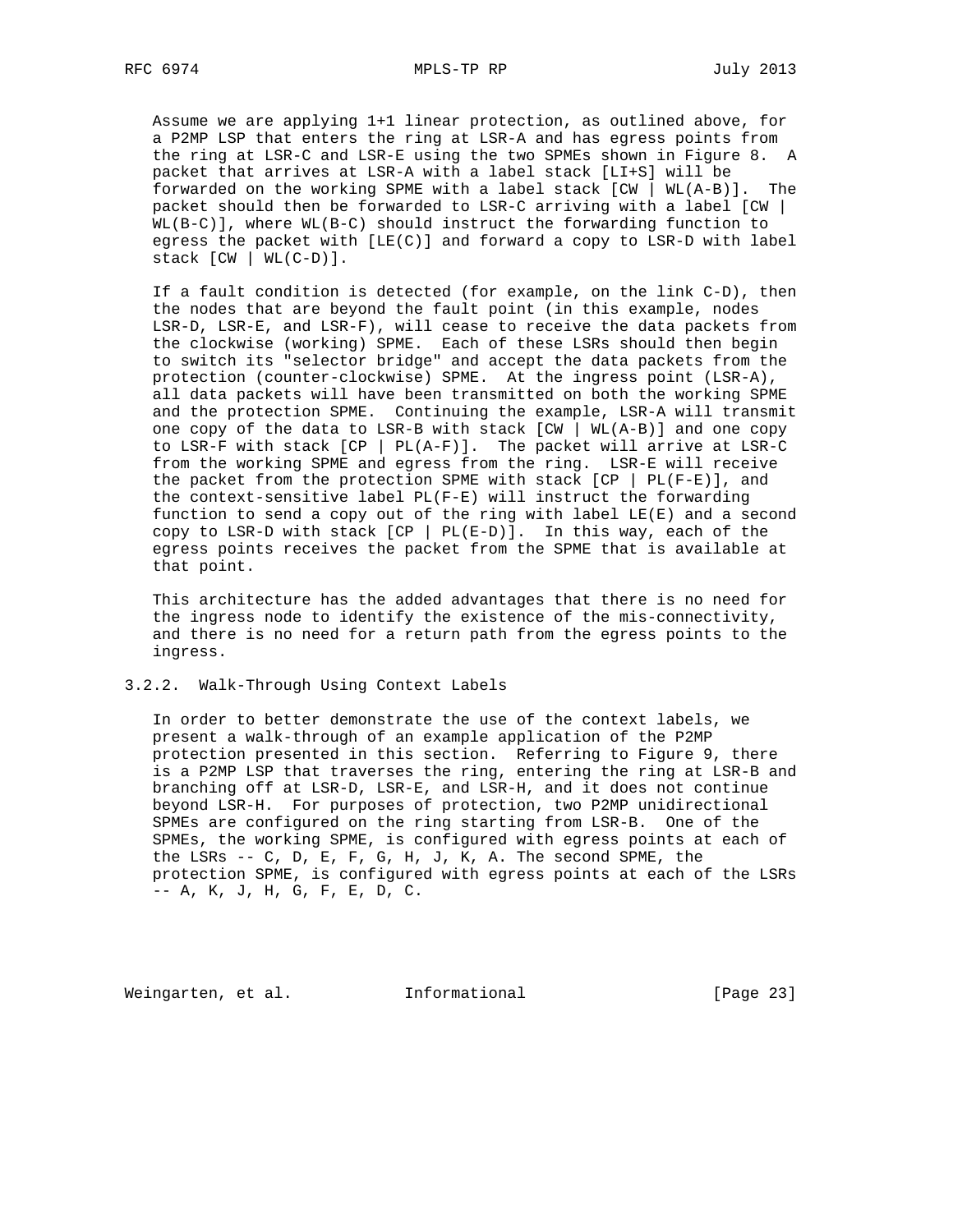

Figure 9: P2MP SPMEs

 For this example, we suppose that the LSP traffic enters the ring at LSR-B with the label stack [99], and leaves the ring:

- o at LSR-D with stack [199]
- o at LSR-E with stack [299]
- o at LSR-H with stack [399]

 While it is possible for the context-identifying label for the SPME to be configured as a different value at each LSR, for the sake of this example, we will suppose a configuration of 200 as the context identifying label for the working SPME at each of the LSRs in the ring, and 400 as the context-identifying label for the protection SPME at each LSR.

Weingarten, et al. 1nformational 1999 [Page 24]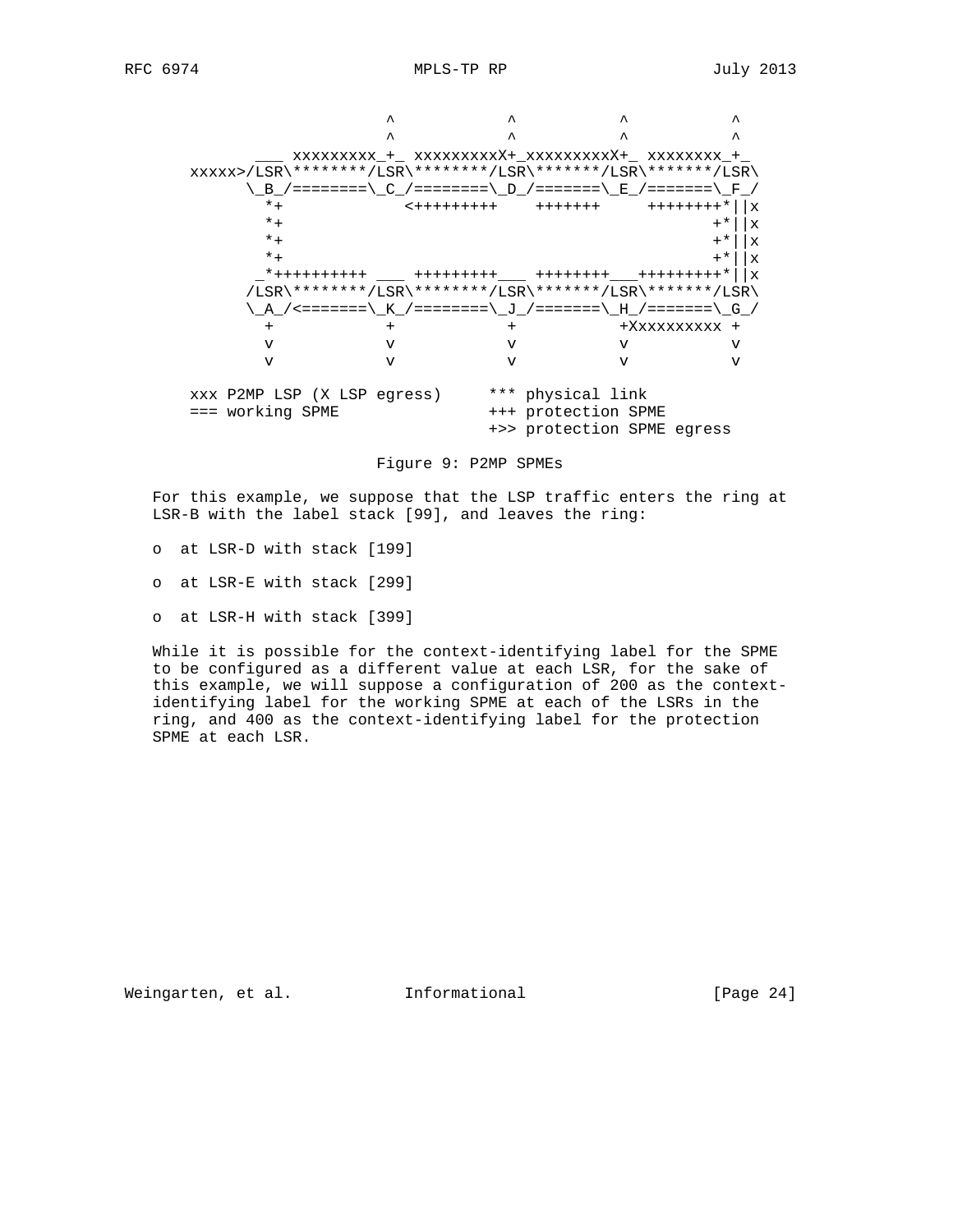For the specific connected LSP, we configure the following context specific labels:

|               | $node \mid W\text{-context}(200)$                 | P-context(400)                                    |
|---------------|---------------------------------------------------|---------------------------------------------------|
| A             | $65 \{drop packet\}$                              | 165 {fwd w/ [400   190]}                          |
| $\mathcal{C}$ | 90 $\{fwd w / [200   80]\}$                       | 190 $\{drop packet\}$                             |
| D             | 80 {fwd w/ [200   75] +<br>egress $w / [199]$     | 180 $\{egress w / [199]\}$                        |
| Е             | $75 \{fwd w / [200   65] +$<br>egress $w / [299]$ | $175$ {fwd w/ [400   180] +<br>egress $w / [299]$ |
| F             | 65 $\{fwd w / [200   55]\}$                       | 165 {fwd w/ [400   175]}                          |
| G             | 55 {fwd w/ [200   45]}                            | 155 $\{fwd w / [400   165]\}$                     |
| H             | 45 $\{eqress w / [399]\}$                         | $145$ {fwd w/ [400   155] +<br>egress $w / [399]$ |
| J             | $65 \{drop packet\}$                              | 165 $fwd w / [400]$<br>145]                       |
| K.            | 65 {drop packet}                                  | 190 {fwd w/ [400<br>165]                          |

 When a packet arrives on the LSP to LSR-B with stack [99], the forwarding function determines that it is necessary to forward the packet to both the working SPME with stack [200 | 90] and the protection SPME with stack [400 | 165]. Each LSR on the SPME will identify the top label, i.e., 200 or 400, to be the context identifying label and use the next label in the stack to select the forwarding action from the specific context table.

 Therefore, at LSR-C, the packet on the working SPME will arrive with stack [200 | 90], and the 200 will point to the middle column of the table above. After popping the 200, the next label, i.e., 90, will select the forwarding action "fwd w/  $[200 | 80]$ ", and the packet will be forwarded to LSR-D with stack [200 | 80]. In this manner, the packet will be forwarded along both SPMEs according to the configured behavior in the context tables. However, the egress points at LSR-D, LSR-E, and LSR-H will each be configured with a selector bridge so they will use only the input from the working SPME. If any of these egress points identifies that there is a connection fault on the working SPME, then the selector bridge will cause the LSR to read the input from the protection SPME.

Weingarten, et al. Informational [Page 25]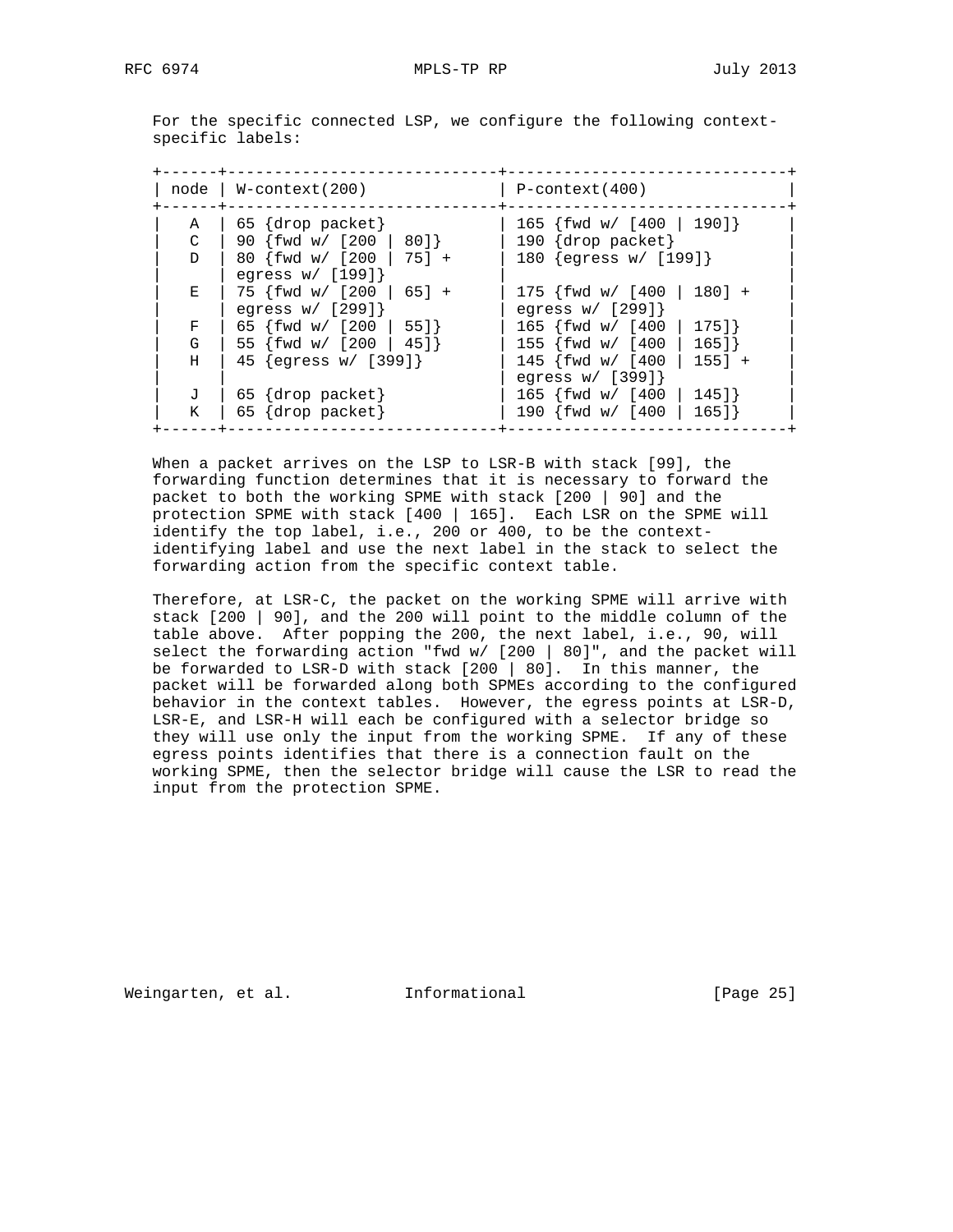## 4. Coordination Protocol

 The survivability framework [RFC6372] indicates that there is a need to coordinate protection switching between the endpoints of a protected bidirectional domain. The coordination is necessary for particular cases, in order to maintain the co-routed nature of the bidirectional transport path. The particular cases where this becomes necessary include when unidirectional fault detection or operator commands are used.

 By using the same mechanisms defined in [RFC6378] for linear protection to protect a single ring topology, we are able to gain a consistent solution for this coordination between the endpoints of the protection domain. The Protection State Coordination Protocol that is specified in [RFC6378] provides coverage for all the coordination cases, including support for operator commands, e.g., Forced Switch.

# 5. Conclusions and Recommendations

 Ring topologies are prevalent in traditional transport networks and will continue to be used for various reasons. Protection for transport paths that traverse a ring within an MPLS network can be provided by applying an appropriate instance of linear protection, as defined in [RFC6372]. This document has shown that for each of the traditional ring-protection architectures there is an application of linear protection that provides efficient coverage, based on the use of the Sub-Path Maintenance Entity (SPME), defined in [RFC5921] and [RFC6371]. For example:

- o P2P steering Configuration of two SPMEs, from the ingress node of the ring to the egress node of the ring, and 1:1 linear protection.
- o P2P Wrapping for link protection Configuration of two SPMEs, one for the protected link and the second for the long route between the two neighboring nodes, and 1:1 linear protection.
- o P2P wrapping for node protection Configuration of two SPMEs, one between the two neighbors of the protected node and the second between these two nodes on the long route, and 1:1 linear protection.
- o P2MP wrapping it is possible to optimize the performance of the wrapping by configuring the proper protection path to egress the data at the proper branching nodes.

Weingarten, et al. 1nformational 1999 [Page 26]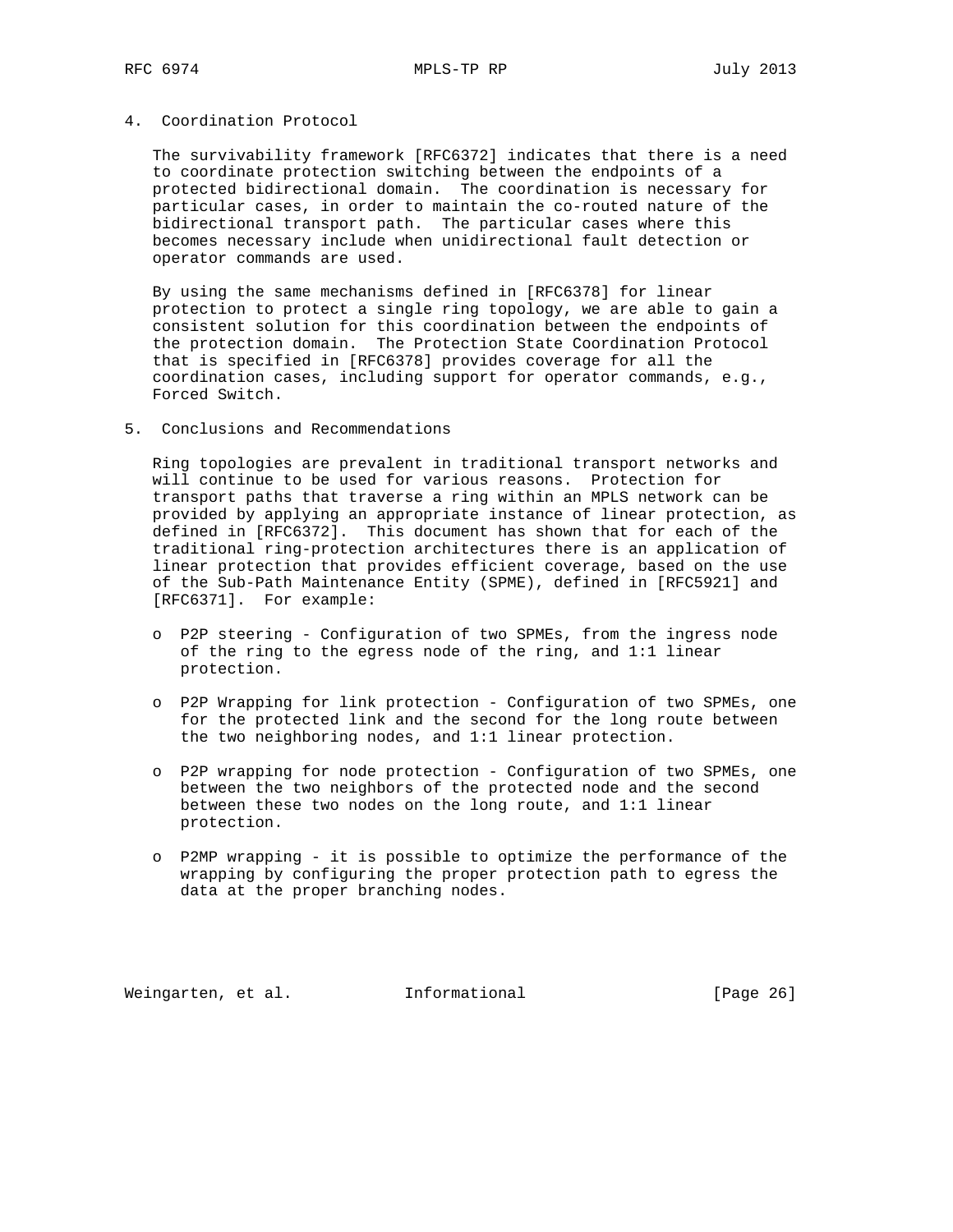o P2MP steering - by combining 1+1 linear protection and configuration of the SPME based on context-sensitive labeling of the protection path.

 This document shows that use of the protection architecture and mechanisms suggested provides the optimizations needed to justify ring-specific protection as defined in [RFC5654].

 Protection of traffic over a ring topology based on the steering architecture using basic 1:1 linear protection is a very efficient implementation for sections of a P2P transport path that traverses a ring. Steering should be the preferred mechanism for P2P protection in a ring topology since it reduces the extra bandwidth required when traffic doubles through wrapped protection, and it provides the ability to protect both against link and node failures without complicating the fault detection or requiring that multiple protection paths be configured. While this is true, it's possible to support either wrapping or steering while depending upon the OAM functionality (outlined in [RFC6371] and specified in various documents) and the coordination protocol specified for linear protection in [RFC6378].

6. Security Considerations

 This document does not add any security risks to the network. Any security considerations are defined in [RFC6378], and their applicability to the information contained in this document follows naturally from the applicability of the mechanism defined in that document.

- 7. References
- 7.1. Normative References
	- [RFC6378] Weingarten, Y., Bryant, S., Osborne, E., Sprecher, N., and A. Fulignoli, "MPLS Transport Profile (MPLS-TP) Linear Protection", RFC 6378, October 2011.
- 7.2. Informative References
	- [G.841] ITU, "Types and characteristics of SDH network protection architectures", ITU-T G.841, October 1998.
	- [RFC2205] Braden, B., Zhang, L., Berson, S., Herzog, S., and S. Jamin, "Resource ReSerVation Protocol (RSVP) -- Version 1 Functional Specification", RFC 2205, September 1997.

Weingarten, et al. Informational [Page 27]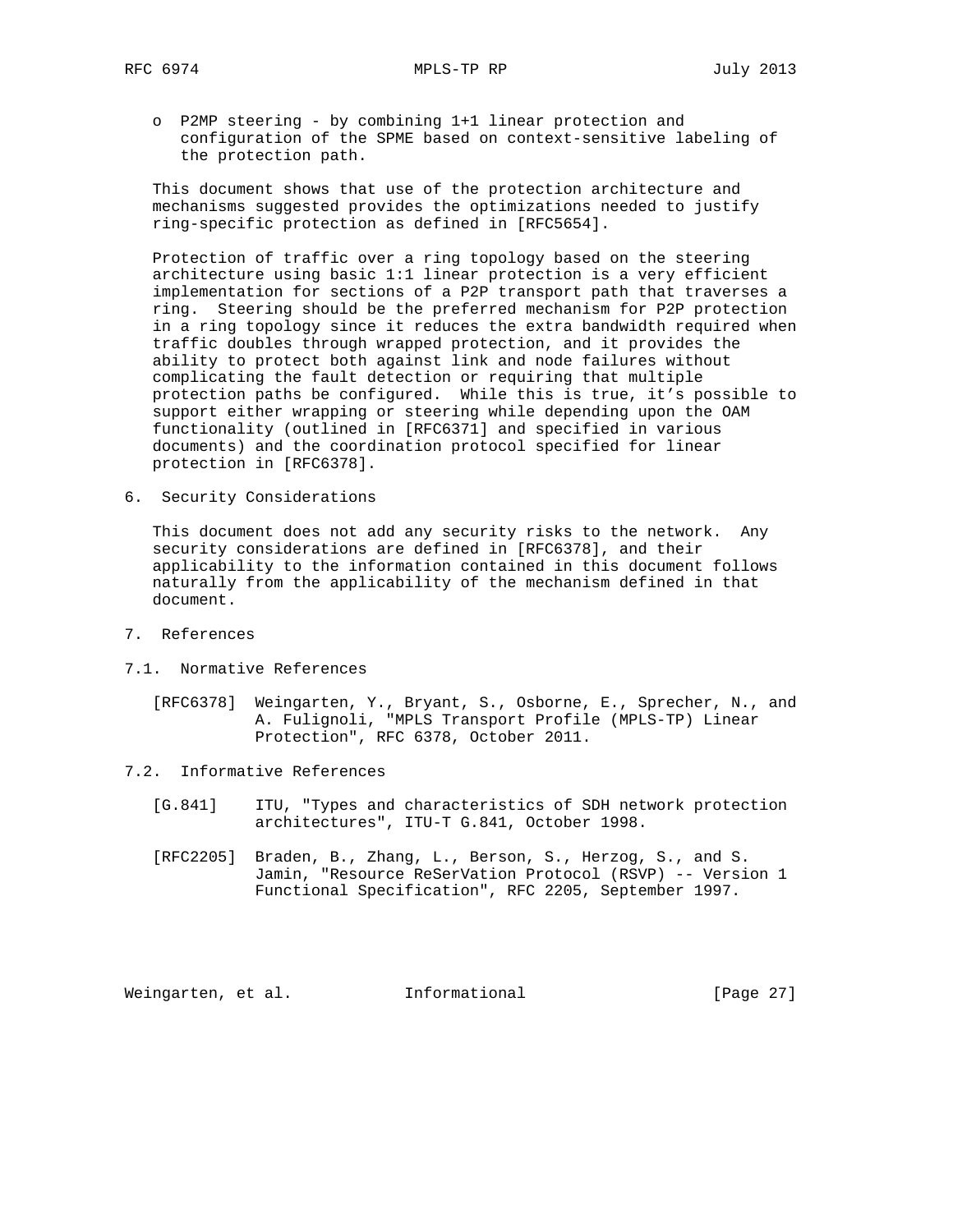- [RFC4090] Pan, P., Swallow, G., and A. Atlas, "Fast Reroute Extensions to RSVP-TE for LSP Tunnels", RFC 4090, May 2005.
- [RFC4427] Mannie, E. and D. Papadimitriou, "Recovery (Protection and Restoration) Terminology for Generalized Multi-Protocol Label Switching (GMPLS)", RFC 4427, March 2006.
- [RFC5331] Aggarwal, R., Rekhter, Y., and E. Rosen, "MPLS Upstream Label Assignment and Context-Specific Label Space", RFC 5331, August 2008.
- [RFC5654] Niven-Jenkins, B., Brungard, D., Betts, M., Sprecher, N., and S. Ueno, "Requirements of an MPLS Transport Profile", RFC 5654, September 2009.
- [RFC5921] Bocci, M., Bryant, S., Frost, D., Levrau, L., and L. Berger, "A Framework for MPLS in Transport Networks", RFC 5921, July 2010.
- [RFC6371] Busi, I. and D. Allan, "Operations, Administration, and Maintenance Framework for MPLS-Based Transport Networks", RFC 6371, September 2011.
- [RFC6372] Sprecher, N. and A. Farrel, "MPLS Transport Profile (MPLS-TP) Survivability Framework", RFC 6372, September 2011.

Weingarten, et al. 1nformational 1999 [Page 28]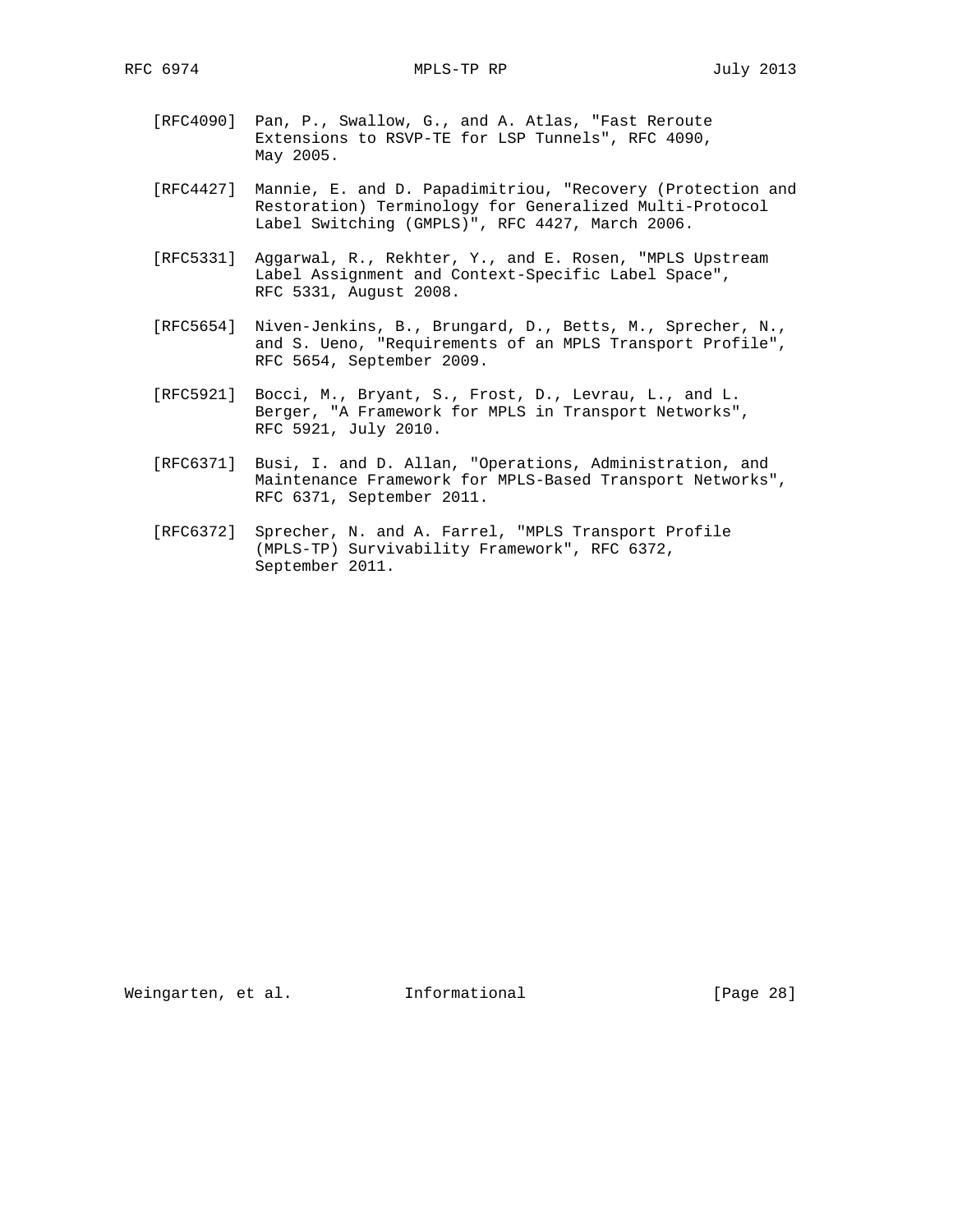Appendix A. Acknowledgements

 The authors would like to acknowledge the strong contributions from all the people who commented on this document and made suggestions for improvements.

Appendix B. Contributors

 The authors would like to acknowledge the following individuals that contributed their insights and advice to this work:

Nurit Sprecher (NSN)

Akira Sakurai (NEC)

Rolf Winter (NEC)

Eric Osborne (Cisco)

Authors' Addresses

 Yaacov Weingarten 34 Hagefen St. Karnei Shomron, 4485500 Israel

 Phone: EMail: wyaacov@gmail.com

 Stewart Bryant Cisco Systems 10 New Square, Bedfont Lakes Feltham, Middlesex, TW18 8HA UK

EMail: stbryant@cisco.com

 Danielle Ceccarelli Ericsson Via A. Negrone 1/A Genova, Sestri Ponente Italy

EMail: daniele.ceccarelli@ericsson.com

Weingarten, et al. 1nformational [Page 29]